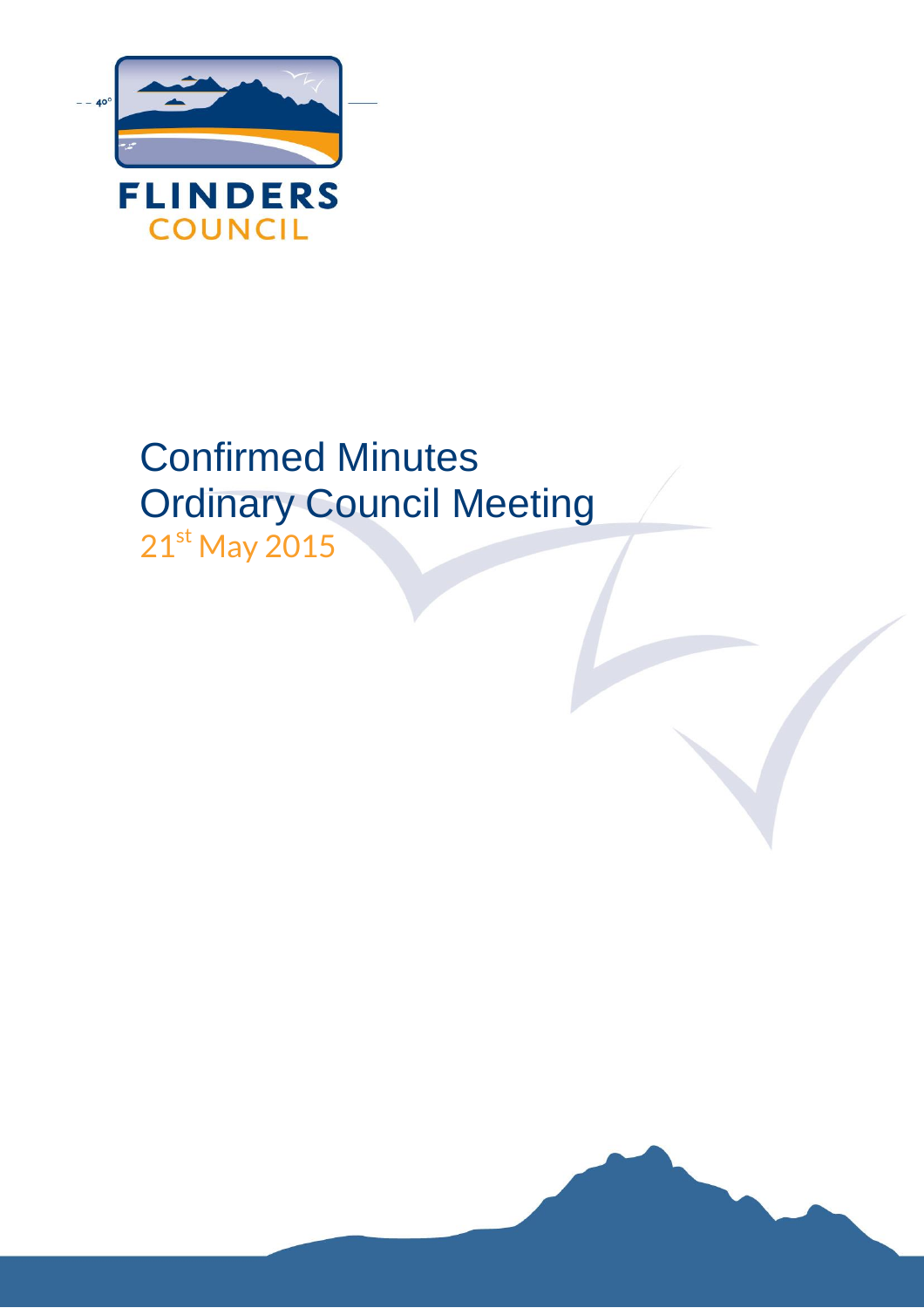## FLINDERS COUNCIL ORDINARY MEETING

## CONFIRMED MINUTES

| DATE:         | Tł |
|---------------|----|
| <b>VENUE:</b> | Fľ |

hursday 2 $1^{\rm st}$  May 2015 linders Island Aboriginal Association Inc. West St, Lady Barron

## COMMENCING: 1.00 pm

### PRESENT

Acting Mayor Marc Cobham Cr Chris Rhodes Cr Peter Rhodes Cr David Williams Cr Gerald Willis

## APOLOGIES

Mayor Carol Cox Cr Ken Stockton

#### STAFF IN ATTENDANCE

Raoul Harper - General Manager Kelly Blundstone - Finance Officer/Reception

## CONFIRMATION OF MINUTES

134.05.2015 Moved: Cr Peter Rhodes Seconded: Cr Gerald Willis That the Minutes from the Ordinary Council Meeting held on the 30<sup>th</sup> April 2015 be confirmed.

## CARRIED UNANIMOUSLY (5-0)

For: Acting Mayor Marc Cobham; Cr Chris Rhodes; Cr Peter Rhodes; Cr David Williams and Cr Gerald Willis.

#### PUBLIC QUESTION TIME

#### Question 1: Cr Gerald Willis on behalf of Gordon Rorison

I ask on behalf of Mr Gordon Rorison , resident of Gunter Street, Lady Barron, "Will the Council accept my thanks for grading Gunter Street?"

### Acting Mayor's Response

Yes Thank you and I will pass it on to the Works and Services team.

## LATE AGENDA ITEMS

Nil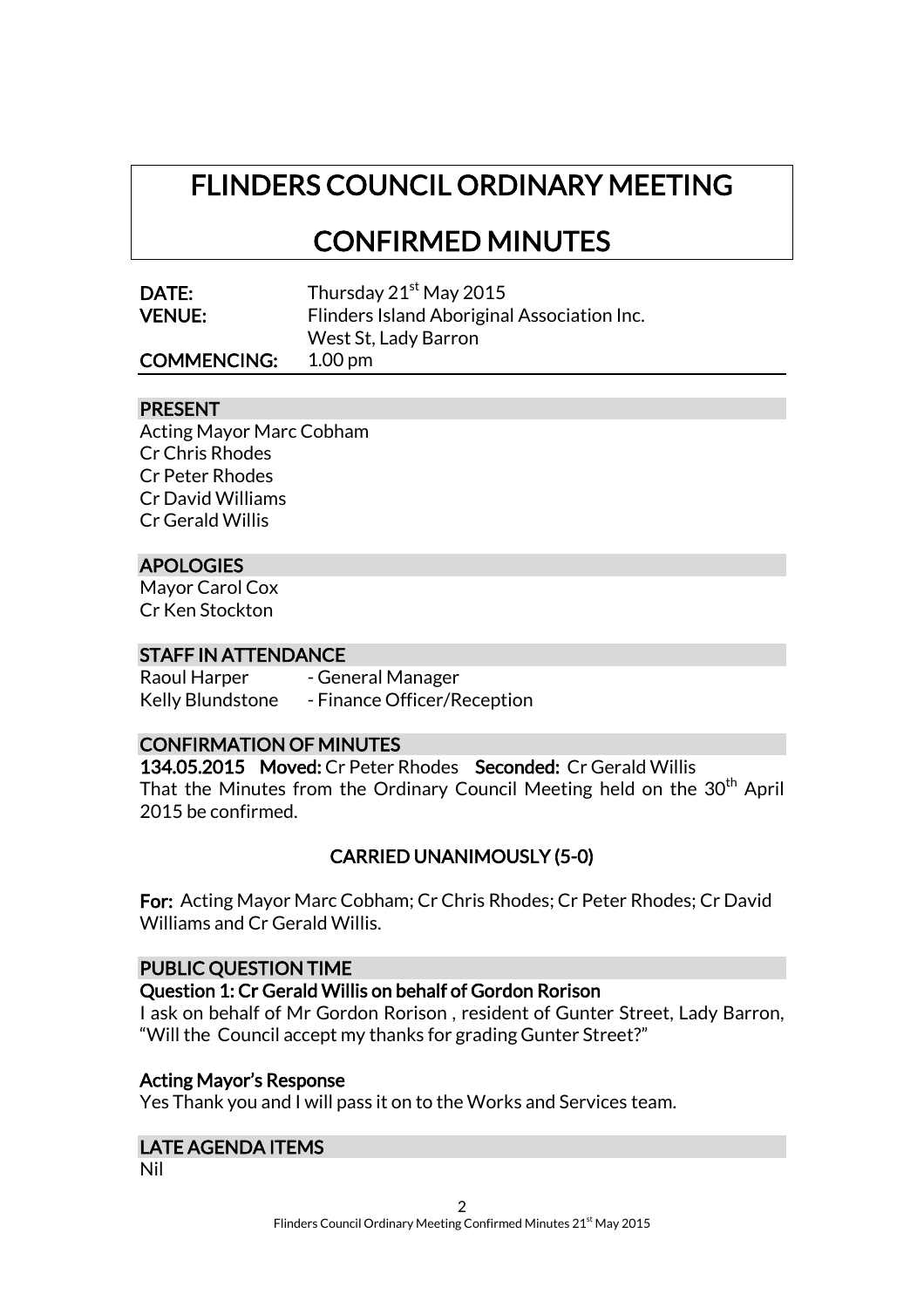## DECLARATION OF PECUNIARY INTEREST Nil

## LEAVE OF ABSENCE

Nil

## **PETITIONS**

Nil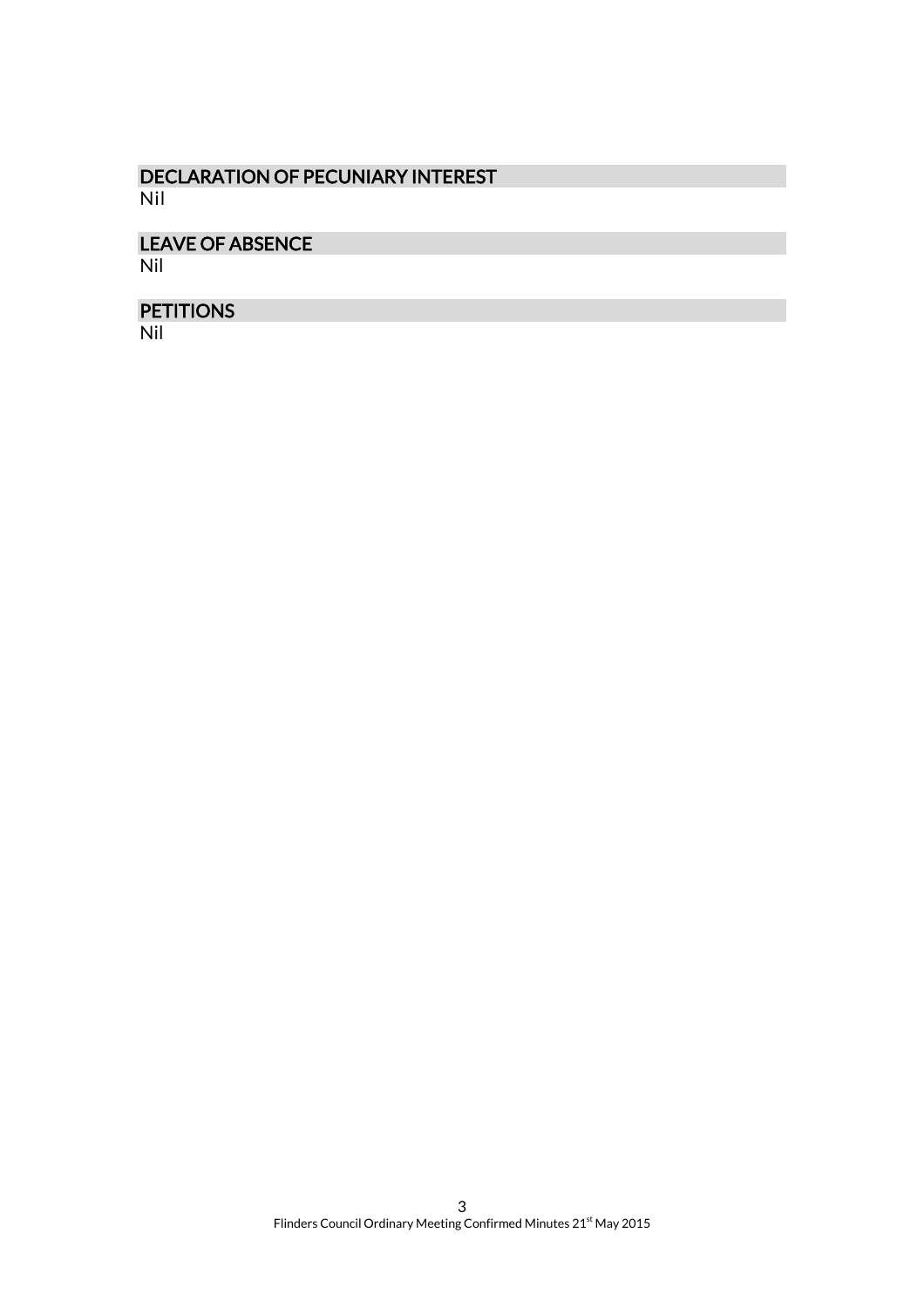## WORKSHOPS & INFORMATION FORUMS File No: COU/0205

## Council Workshop held on  $7<sup>th</sup>$  May 2015

Council held a Workshop on the following subjects:

- Item 1: Strategic Plan
- $\bullet$  Item 2: Strategic Plan community consultation
- Item 3: Review to Tasmania's Emergency Management Arrangements
- Item 4: Presentation by Westpac re: Banking arrangements (Angela Miller) Ms Miller was unable to attend.
- $\bullet$  Item 5: NTD Regional Futures paper
- Item 5: Community Grants & Gunn Bequest
- Item 6: Black water update
- Item 7: Integrity Commission "Speak Up" Campaign
- Item 8: Budget Workshop dates and format.
- Item 9: Telecommunications
- Item 10: Review of Staff Code of Conduct
- Item 11: Shipping Container maintenance

### Councillors Present:

Mayor Carol Cox, Deputy Mayor Marc Cobham, Cr Peter Rhodes, Cr Ken Stockton, Cr David Williams, Cr Gerald Willis

### Apologies:

Cr Chris Rhodes

## Staff and Consultants Present:

Raoul Harper (General Manager), Sophie Pitchford (Corporate Services Manager), Jacci Viney (Development Services Coordinator -Item 6 only) and Brian Barnewall (Works and Services Manager – Item 6 only).

As workshops and information sessions are for information and discussion purposes only, no decisions are made or foreshadowed at these proceedings.

### VOTING REQUIREMENTS:

Simple Majority

### RECOMMENDATION:

That the Council Workshop held on  $7<sup>th</sup>$  May 2015 be noted.

## DECISION:

135.05.2015 Moved: Cr Gerald Willis Seconded: Cr David Williams

That the Council Workshop held on  $7<sup>th</sup>$  May 2015 be noted.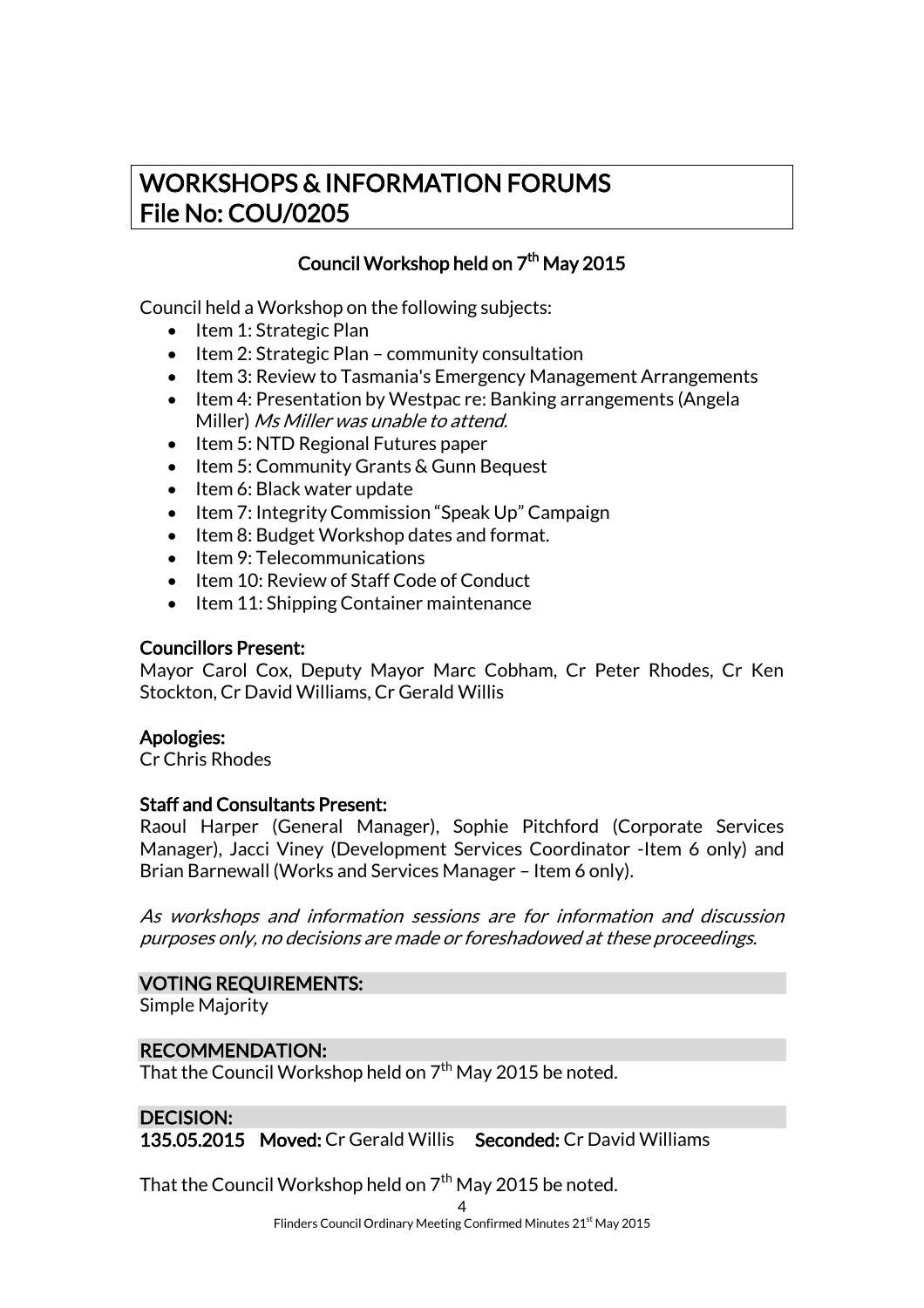## CARRIED UNANIMOUSLY (5-0)

For: Acting Mayor Marc Cobham; Cr Chris Rhodes; Cr Peter Rhodes; Cr David Williams and Cr Gerald Willis.

PUBLIC MEETINGS

Nil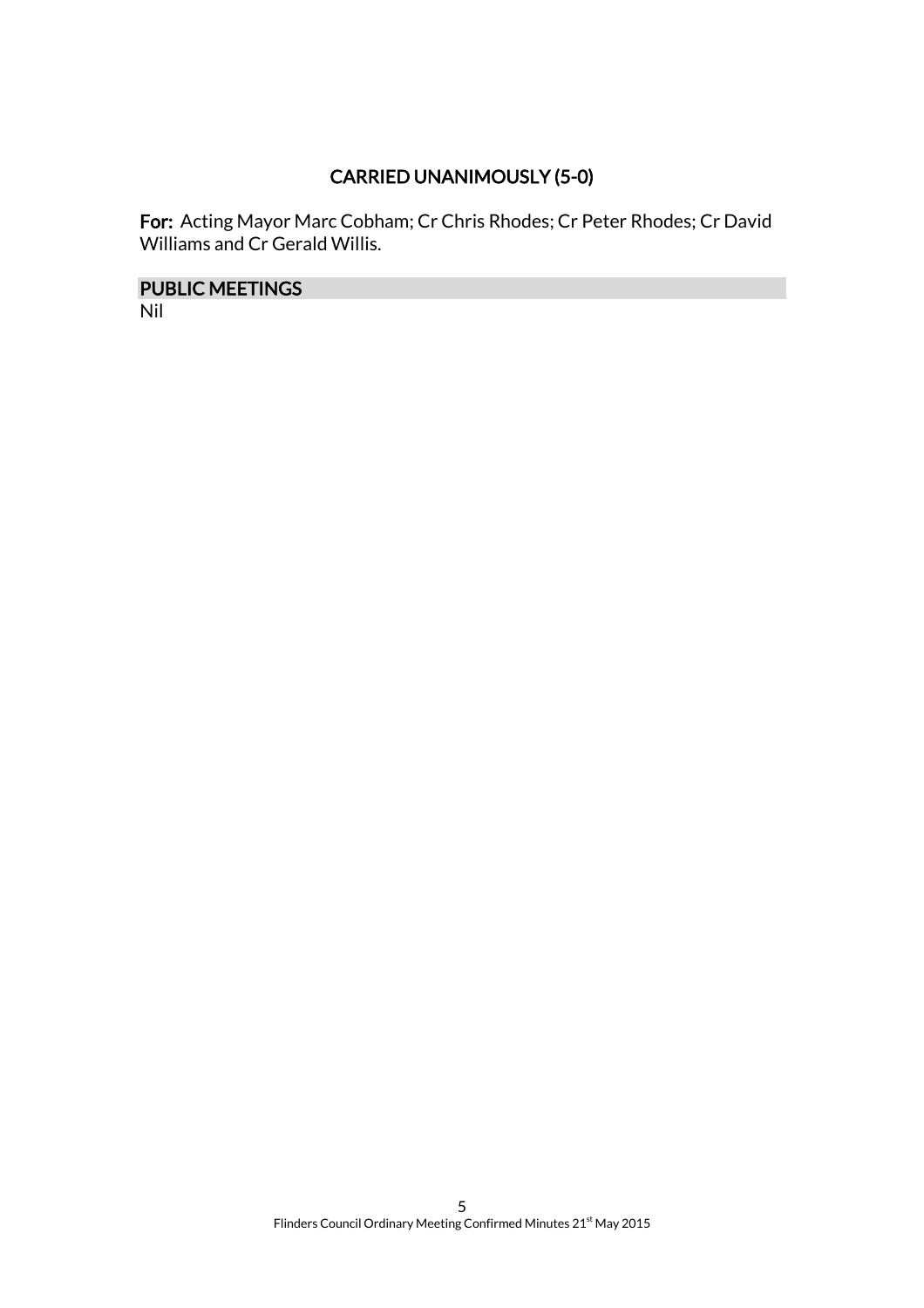## **COUNCILLORS' QUESTIONS ON NOTICE**

## Question 1: Gerald Willis

I ask the General Manager on behalf of Mrs. Lyn Wilson, does the Council have any intention of installing two flagpoles next to the newly created ANZAC memorial in Whitemark and an extra flagpole at the Emita cenotaph so that the New Zealand flag can be flown alongside the Australian flag on occasions which commemorate those who served from both countries in Gallipoli, especially because without the inclusion of the letters "NZ" there would be no ANZAC and if not, why not?

## Response from General Manager

The General Manager implements the decisions of Council. To date Council have not requested the installation of flag poles at the new Whitemark memorial or an extra flag pole at the Emita Cenotaph. Council could consider it as part of its budget deliberations for the 2015/2016 financial year.

## VOTING REQUIREMENTS:

Simple Majority

## RECOMMENDATION:

That the Councillor's Questions on Notice be noted.

## DECISION:

136.05.2015 Moved: Cr Gerald Willis Seconded: Cr David Williams

That the Councillor's Questions on Notice be noted.

## CARRIED UNANIMOUSLY (5-0)

For: Acting Mayor Marc Cobham; Cr Chris Rhodes; Cr Peter Rhodes; Cr David Williams and Cr Gerald Willis.

## **COUNCILLOR'S QUESTIONS WITHOUT NOTICE**

Nil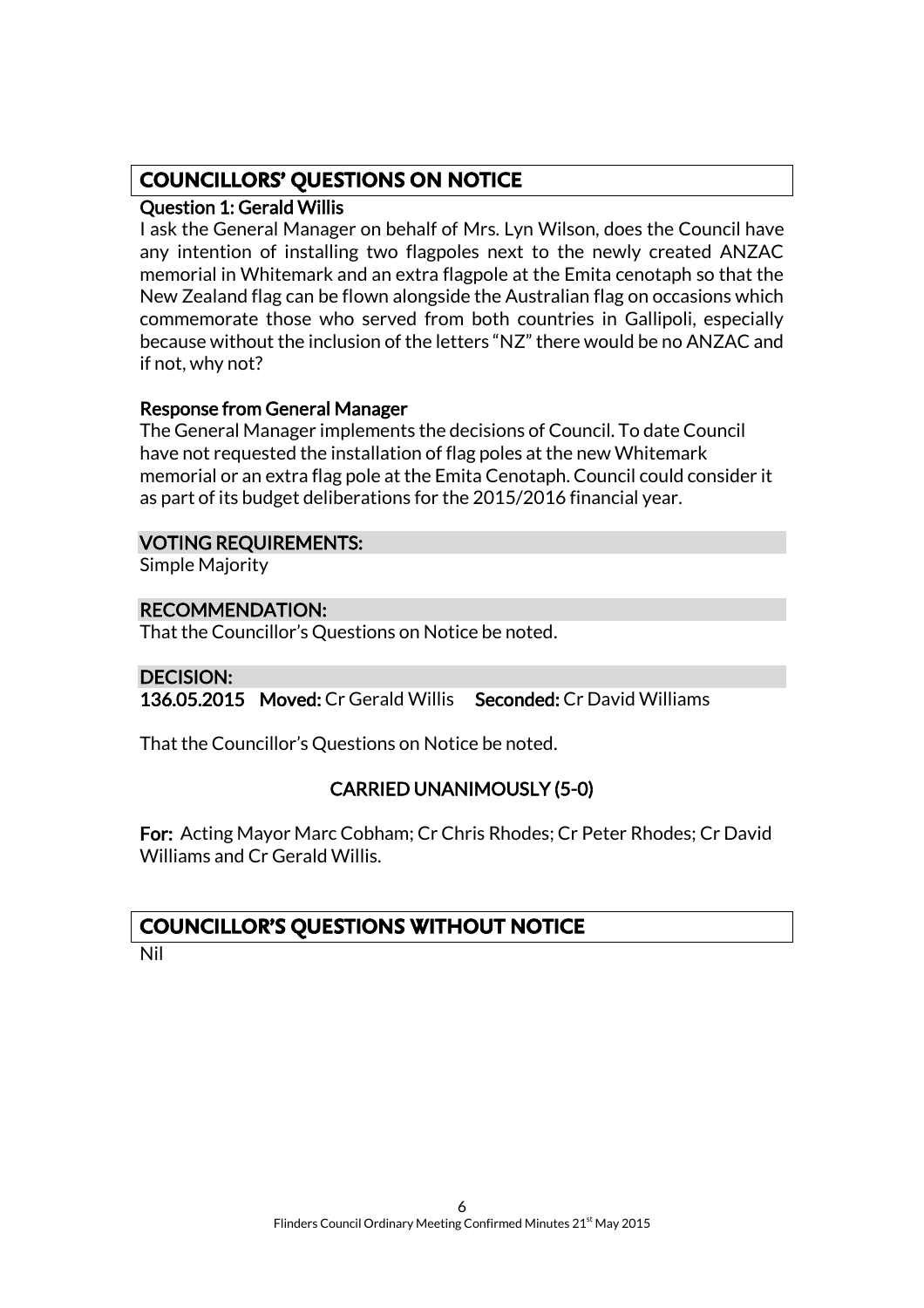## PUBLICATIONS/REPORTS TABLED FOR COUNCIL INFORMATION

## Northern Tasmania Regional Futures Plan

File No: COU/0305 Annexure 1: Northern Tasmania Regional Futures Plan: Directions Paper

### OFFICER'S REPORT (Raoul Harper, General Manager):

That the publication provided by Northern Tasmania Development (NTD) be noted.

## DECISION:

137.05.2015 Moved: Cr Peter Rhodes Seconded: Cr Gerald Willis

That the publication provided by Northern Tasmania Development (NTD) be noted.

## CARRIED UNANIMOUSLY (5-0)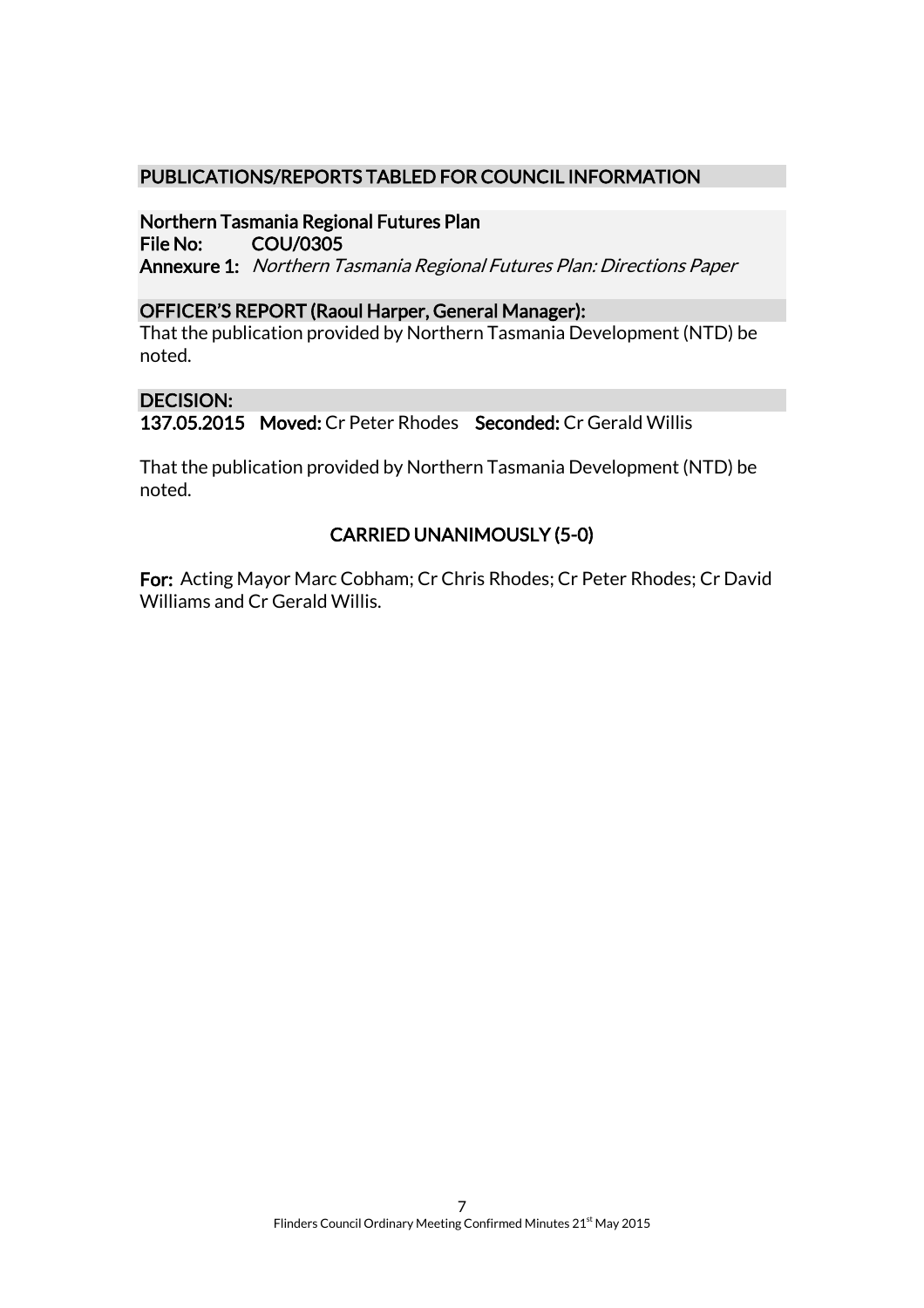## COUNCILLORS' REPORTS

## Report from Councillor Gerald Willis as the Flinders Council Representative on TasWater<br>File No:

COU/0312

## CORRESPONDENCE IN:

| <b>DATE</b>                 | <b>SUBJECT</b>                                                  |
|-----------------------------|-----------------------------------------------------------------|
| 28 April 2015               | Email from Ailsa Sypkes, General Manager Legal and              |
|                             | Governance, with draft minutes of a meeting of owners'          |
|                             | representatives on 22 April 2015.                               |
| 28 April 2015               | Email from Ailsa Sypkes, General Manager Legal and              |
|                             | Governance, advising that a meeting of owners'                  |
|                             | representatives scheduled for 14 May has been cancelled and     |
|                             | that a new meeting will be scheduled prior to 31 July 2015.     |
| 28 April 2015               | Email from Ailsa Sypkes, General Manager Legal and              |
|                             | Governance, with an attached proposed media release from        |
|                             | Tony Foster, Chief Representative of the Owners'                |
|                             | Representatives, under the heading: Councils keen to work       |
|                             | with State Government on water and sewerage.                    |
| 28 April 2015               | Email from Ailsa Sypkes, General Manager Legal and              |
|                             | Governance, requested by Tony Foster, Chief Representative      |
|                             | of the Owners' Representatives which includes information in    |
|                             | relation to the forecast distributions for FY2015/15. [I think  |
|                             | that should be FY2015/16].                                      |
| 28 April 2015               | Emails between Ailsa Sypkes, General Manager Legal and          |
|                             | Governance, and Gerry Willis advising that the press release    |
|                             | advised for 28 April incorrectly showed total assets of         |
|                             | "around \$0.2 billion", when, as identified by Mayor Carol Cox, |
|                             | the figure should be "around \$2 billion".                      |
| 28 April 2015               | Email from Ailsa Sypkes, General Manager Legal and              |
|                             | Governance, with an attached letter from Tony Foster, Chief     |
|                             | Representative, to Hon. Peter Gutwein MP.                       |
| 11 May 2015                 | Email from Ailsa Sypkes, General Manager Legal and              |
|                             | Governance, with an attached report titled Taswater             |
|                             | Quarterly Report to Owners' Representatives - Progress          |
|                             | Update to 31 March 2015.                                        |
| <b>VOTING REQUIREMENTS:</b> |                                                                 |

Simple Majority

## RECOMMENDATION:

That the report be received.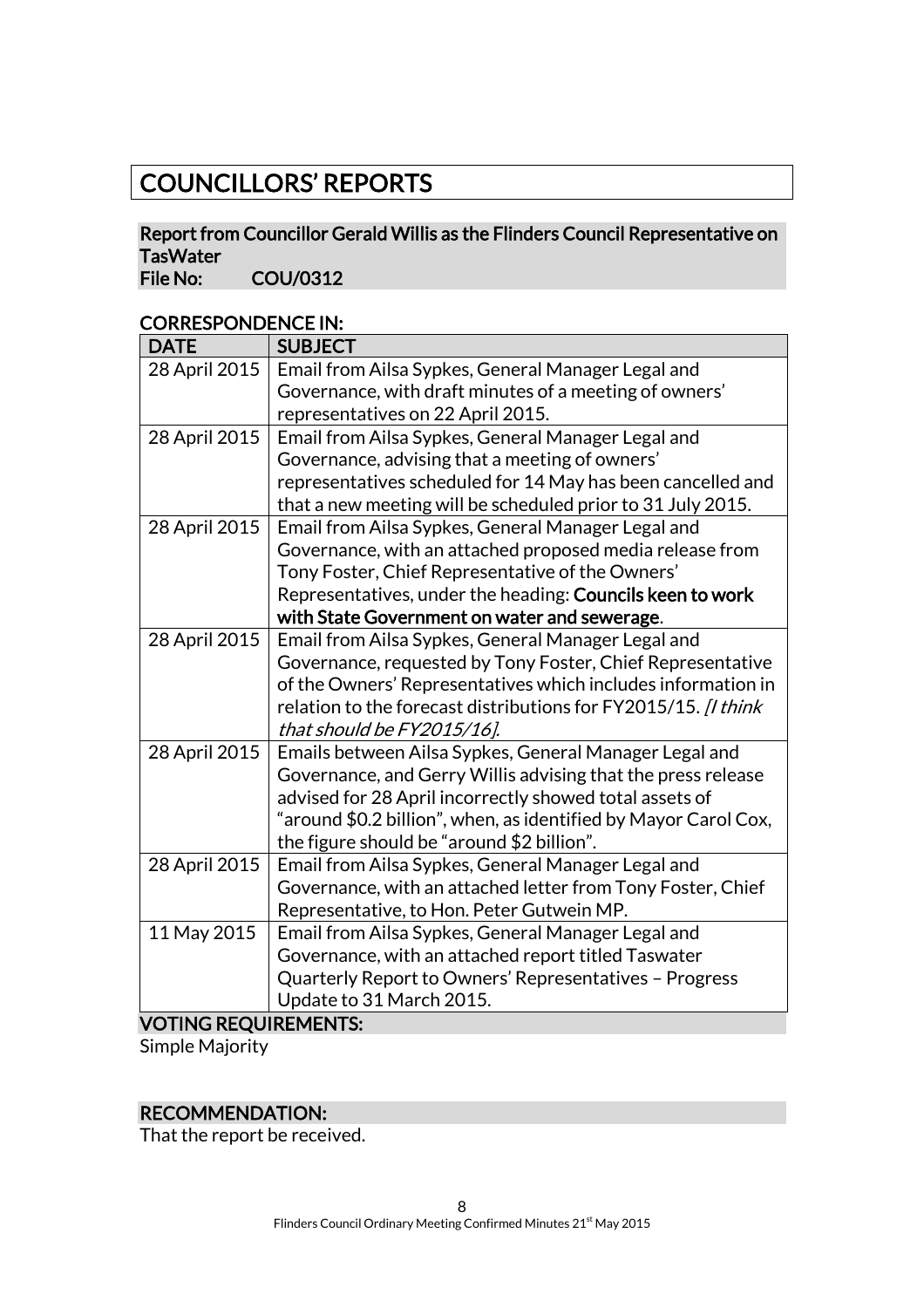## DECISION: 138.05.2015 Moved: Cr David Williams Seconded: Cr Chris Rhodes

That the report be received.

## CARRIED UNANIMOUSLY (5-0)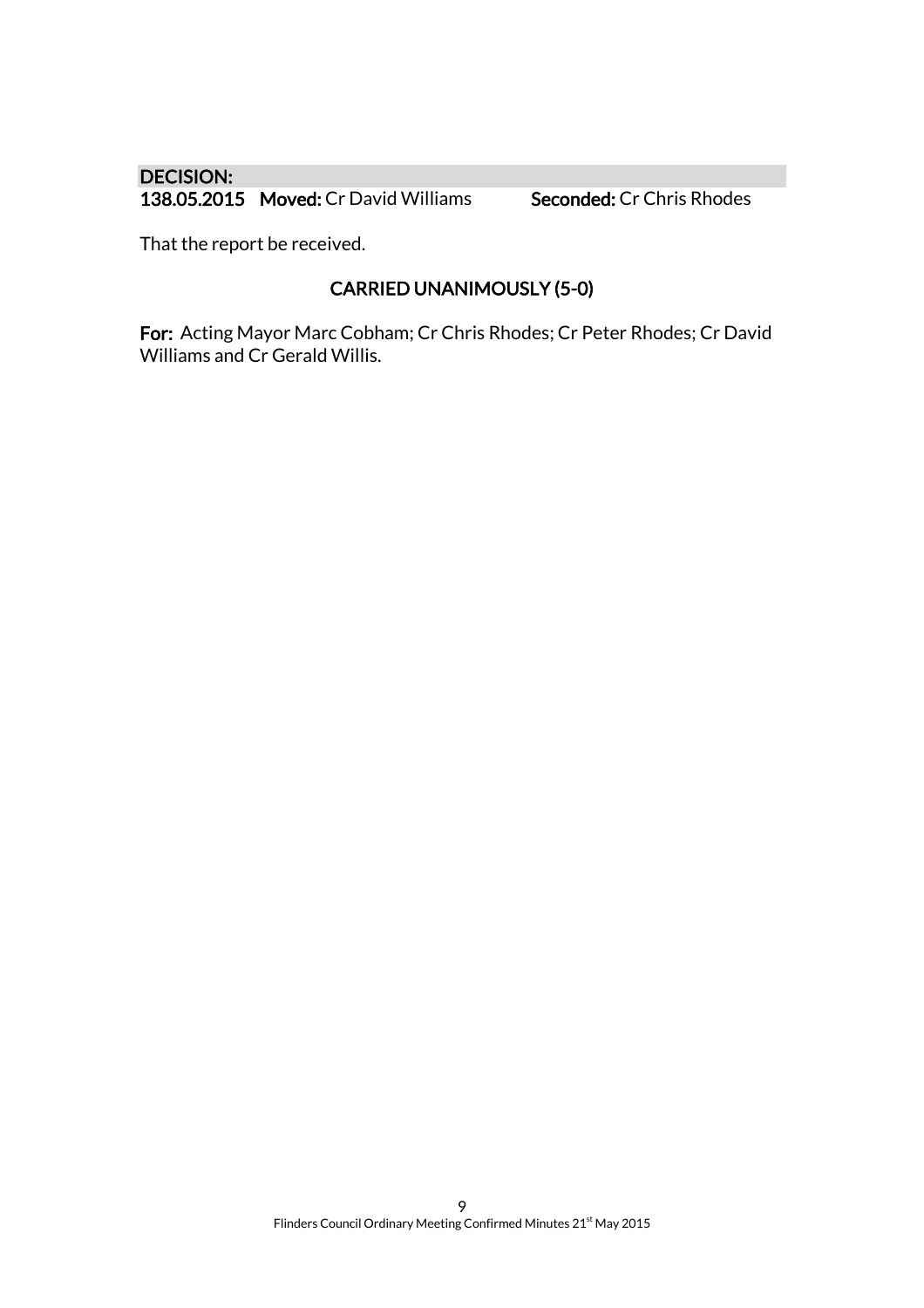## MAYOR'S REPORT:

| <b>ACTION</b>            | Information  |
|--------------------------|--------------|
| <b>PROPONENT</b>         | Mayor, C Cox |
| <b>FILE REFERENCE</b>    | COU/0600     |
| <b>ASSOCIATED PAPERS</b> | Nil          |

## REPORT:

### APPOINTMENTS:

| Deputy Leader of the Labor Party, Michelle O'Byrne MP - Re vet |
|----------------------------------------------------------------|
| position                                                       |
| Lady Barron Hall Special Committee meeting                     |
| Pop Up Stencil Art Exhibition. - (School Holiday Program Art   |
| Work)                                                          |
| Dawn Service                                                   |
| <b>ANZAC March &amp; Service</b>                               |
| BBQ with Cape Barren Island residents attending ANZAC          |
| Service                                                        |
| Lady Barron Hall Special Committee meeting                     |
| Meeting with Angela Miller, Regional General Manager           |
| Tasmania RETAIL & BUSINESS BANKING, Westpac                    |
| Meeting with Monica Dadson from The Examiner Newspaper         |
| <b>Project Management Framework Presentation</b>               |
| Council meeting                                                |
| Meeting with Port & Coastal Representatives                    |
| <b>Funeral Mrs. Ruth Walsh</b>                                 |
| John Kirwan, RFDS CEO meeting                                  |
| All day Workshop                                               |
| <b>MEMC Meeting</b>                                            |
|                                                                |

## Vet Position

Michelle O'Byrne MP rang, having been made aware of the vet situation on the Island by concerned community members. Michelle advised the Labor Party would in principal, be supportive of actions taken by the government to support a practicing vet service on the Island.

Craig Elliot, of Biosecurity Tasmania, is planning a visit to the Island and to meet with Councillors in June.

### Banking

Westpac are reconsidering their presence on the Island, having made the decision as a company to close all their agencies. Angela Miller, was meant to meet with Councillors on the  $7<sup>th</sup>$  May, however was unable to travel due to illness. Another date is yet to be arranged.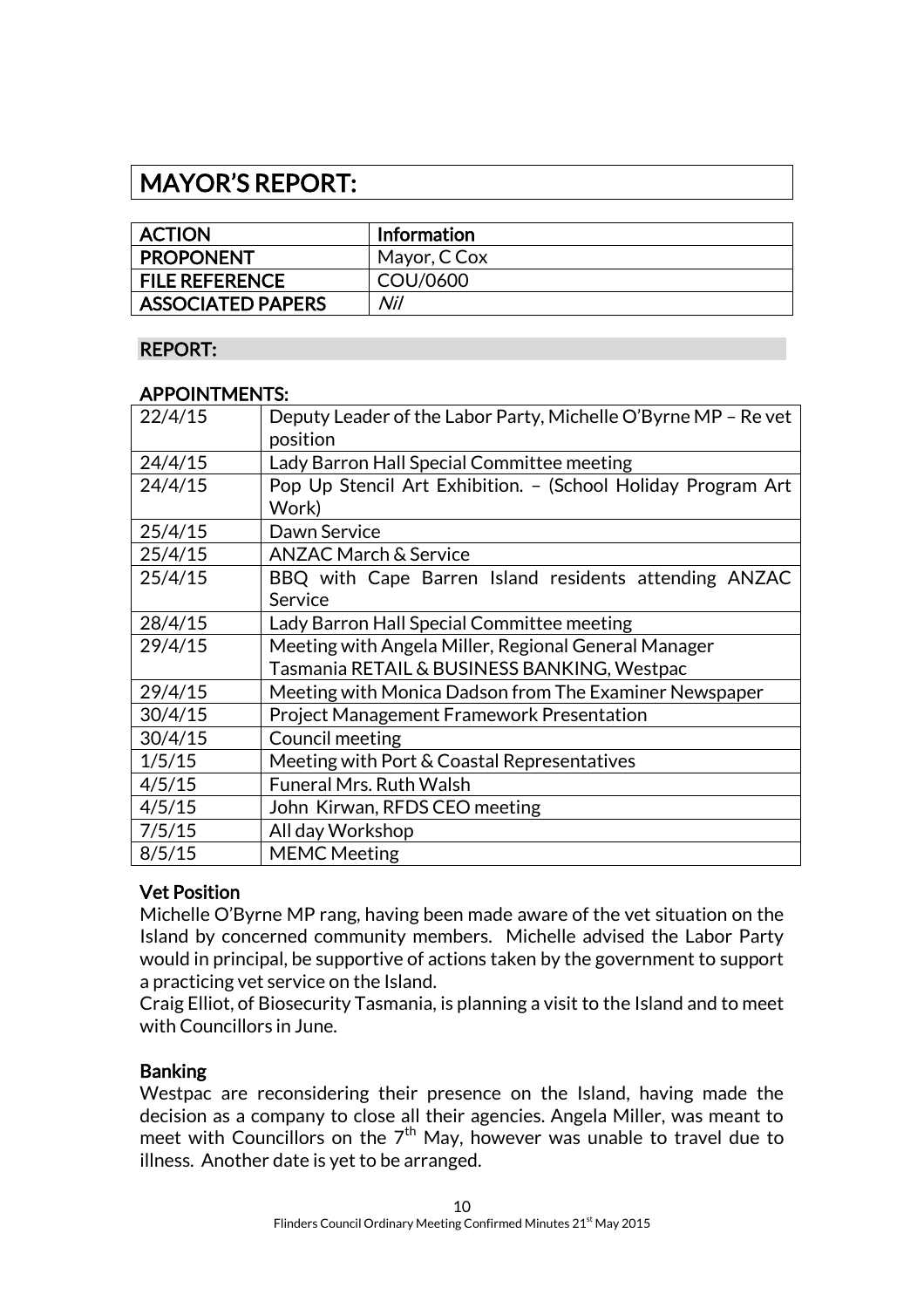## CORRESPONDENCE IN:

| <b>DATE</b> | <b>WHO</b>              | <b>SUBJECT</b>                                            |  |
|-------------|-------------------------|-----------------------------------------------------------|--|
| 23/04/15    | J Clifford              | Copy of letter to Australia Post                          |  |
| 24/04/15    | <b>TasWater</b>         | Update on TasWater Treatment plant                        |  |
|             |                         | developments                                              |  |
| 27/04/15    | <b>Heart Foundation</b> | Entries open 2015 Heart Foundation Local                  |  |
|             |                         | <b>Government Awards</b>                                  |  |
| 27/04/15    | Multicultural           | <b>Unity Campaign</b>                                     |  |
|             | Council of              |                                                           |  |
|             | Tasmania                |                                                           |  |
| 27/04/15    | Albert van Zetten,      | Invite to 125 <sup>th</sup> Anniversary of the University |  |
|             | Mayor of                | of Tasmania (apology sent)                                |  |
|             | Launceston              |                                                           |  |
| 27/04/15    | A Nobbs, Oceania        | Update on Australia Small Island Forum (ASIF)             |  |
|             | Economic                | September 2015                                            |  |
|             | Development             |                                                           |  |
|             | Corporation             |                                                           |  |
| 27/04/15    | V Epstein               | Information relating to the Agenda Item on                |  |
|             |                         | the Island vet position                                   |  |
| 27/04/15    | <b>Natural Resource</b> | <b>Autumn Newsletter</b>                                  |  |
|             | Management              |                                                           |  |
|             | North                   |                                                           |  |
| 27/04/15    | D Le Marchant.          | Forwarding - Letter from Dorset Council                   |  |
|             | <b>NTD</b>              | requesting presentation on value of NTD                   |  |
| 27/04/15    | C Griffin, TNT          | <b>TNT Tourism Bulletin</b>                               |  |
| 27/04/15    | Mayor, Glenorchy        | Local Government reform                                   |  |
|             | Council                 |                                                           |  |
| 27/04/15    | L Klumpp,               | Re future of biosecurity on the Bass Strait               |  |
|             | <b>Biosecurity</b>      | Islands and Council contact point                         |  |
|             | Tasmania                |                                                           |  |
| 27/04/15    | <b>Heart Foundation</b> | 2015 Heart Foundation Local Government                    |  |
|             |                         | Awards now open                                           |  |
| 27/04/15    | Multicultural           | <b>Unity Campaign</b>                                     |  |
|             | Council of              |                                                           |  |
|             | Tasmania                |                                                           |  |
| 27/04/5     | <b>R</b> Dallas         | Information relating to the Agenda Item on                |  |
|             |                         | the Island vet position                                   |  |
| 28/4/15     | <b>TasWater</b>         | May meeting cancelled, next prior to 31 July              |  |
| 29/04/15    | Chris Griffin           | Heads up re Industry Advisory - Invitation to             |  |
|             |                         | attend a T21 Directions Forum                             |  |
| 29/04/15    | Craig Elliott           | Vet position                                              |  |
|             | Director,               |                                                           |  |
|             | Biosecurity             |                                                           |  |
|             | Operations              |                                                           |  |
|             |                         |                                                           |  |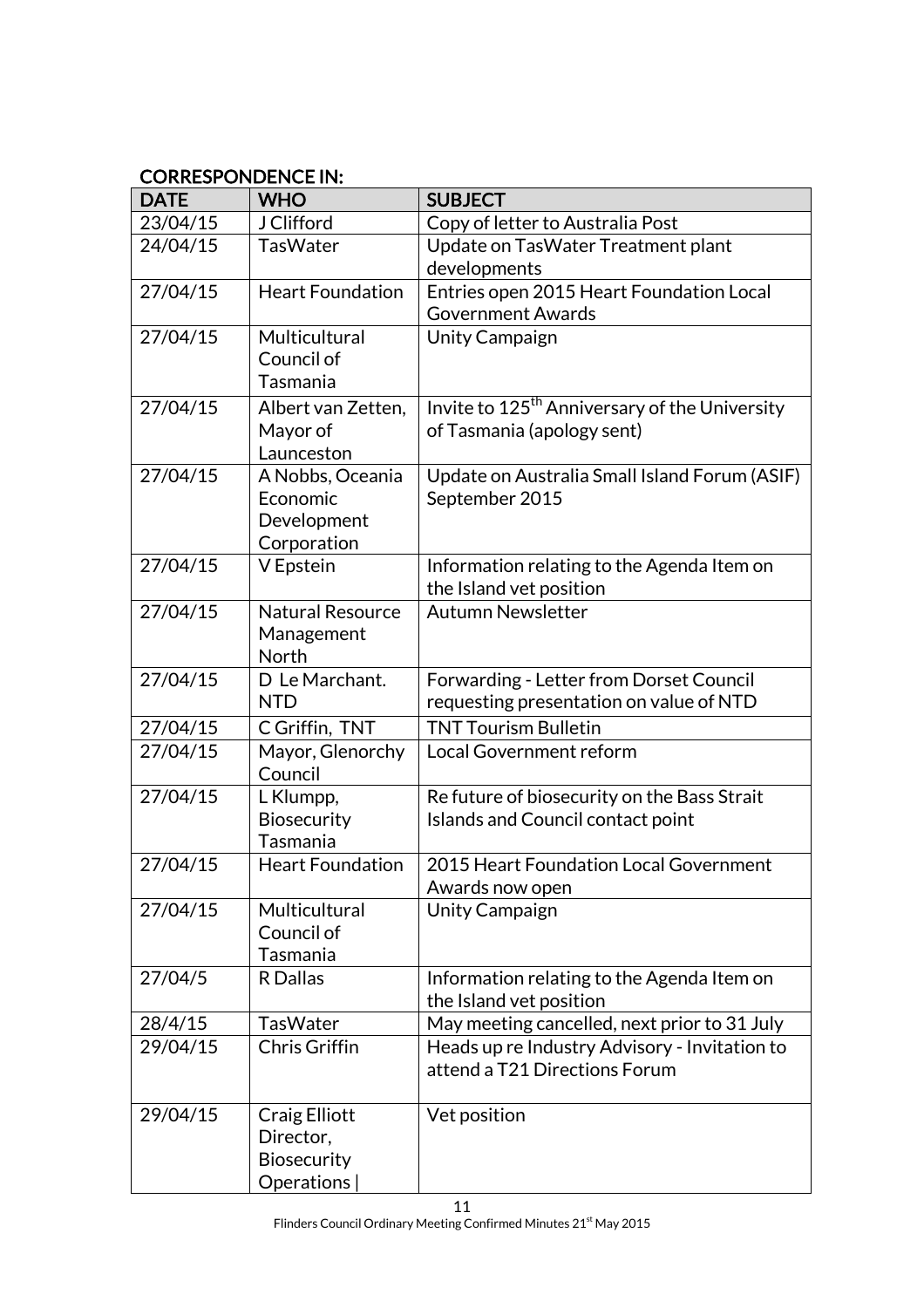|          | Biosecurity<br>Tasmania<br>Department of<br>Primary<br>Industries, Parks,<br>Water and<br>Environment |                                                                                                                                                    |
|----------|-------------------------------------------------------------------------------------------------------|----------------------------------------------------------------------------------------------------------------------------------------------------|
| 29/04/15 | Office of the<br>Secretary,<br>Department of<br>Education                                             | Department of Education - Good teaching<br>resources                                                                                               |
| 30/04/15 | Steve Whiteley,<br><b>CEO</b> Forestry<br>Tasmania.                                                   | Government response to Forestry Tasmania<br>review                                                                                                 |
| 30/04/15 | Artistic Director,<br>Ten Days on the<br>Island                                                       | Wrap up of this year's event                                                                                                                       |
| 1/05/15  | <b>Minister for State</b><br>Growth, Matthew<br>Groom, MP                                             | State Population Growth Strategy invitation<br>for Council delegate to participate                                                                 |
| 01/05/15 | <b>Minister for State</b><br>Growth, Matthew<br>Groom MP.                                             | Request for Delegate to development of State<br><b>Population Strategy</b>                                                                         |
| 4/05/15  | Katrena<br>Stephensen, LGAT                                                                           | Regional Innovation survey                                                                                                                         |
| 5/05/15  | John Kirwan, CEO<br><b>RFDS</b>                                                                       | Report on benefits of greater investment in<br>preventative health. Productivity Commission<br>Research Paper - Efficiency in Health April<br>2015 |
| 5/05/15  | <b>RFDS</b>                                                                                           | John Kirwan, CEO   Transition to work information                                                                                                  |
| 5/05/15  | Sallese Gibson,<br><b>ABC News</b>                                                                    | Introduction                                                                                                                                       |
| 6/05/15  | <b>West Coast</b><br>Council                                                                          | <b>West Coast Community Plan (2015)</b><br>Engagement                                                                                              |
| 6/05/15  | Guy Barnett,<br>Parliamentary<br>Secretary to the<br>Premier                                          | 26 <sup>th</sup> National Volunteer week 11-17 <sup>th</sup> May -<br>Give Happy - Live Happy                                                      |
| 6/05/15  | <b>LGAT</b>                                                                                           | Papers and Presentations from April 30 <sup>th</sup><br>meeting on Amalgamation available                                                          |
| 6/05/15  | <b>Premiers Office</b>                                                                                | Invite to industry discussion on the future of<br>on Tourism 21 - the State Tourism Strategy.                                                      |
| 07/05/15 | Parliamentary                                                                                         | National Volunteer Week 11-17 May                                                                                                                  |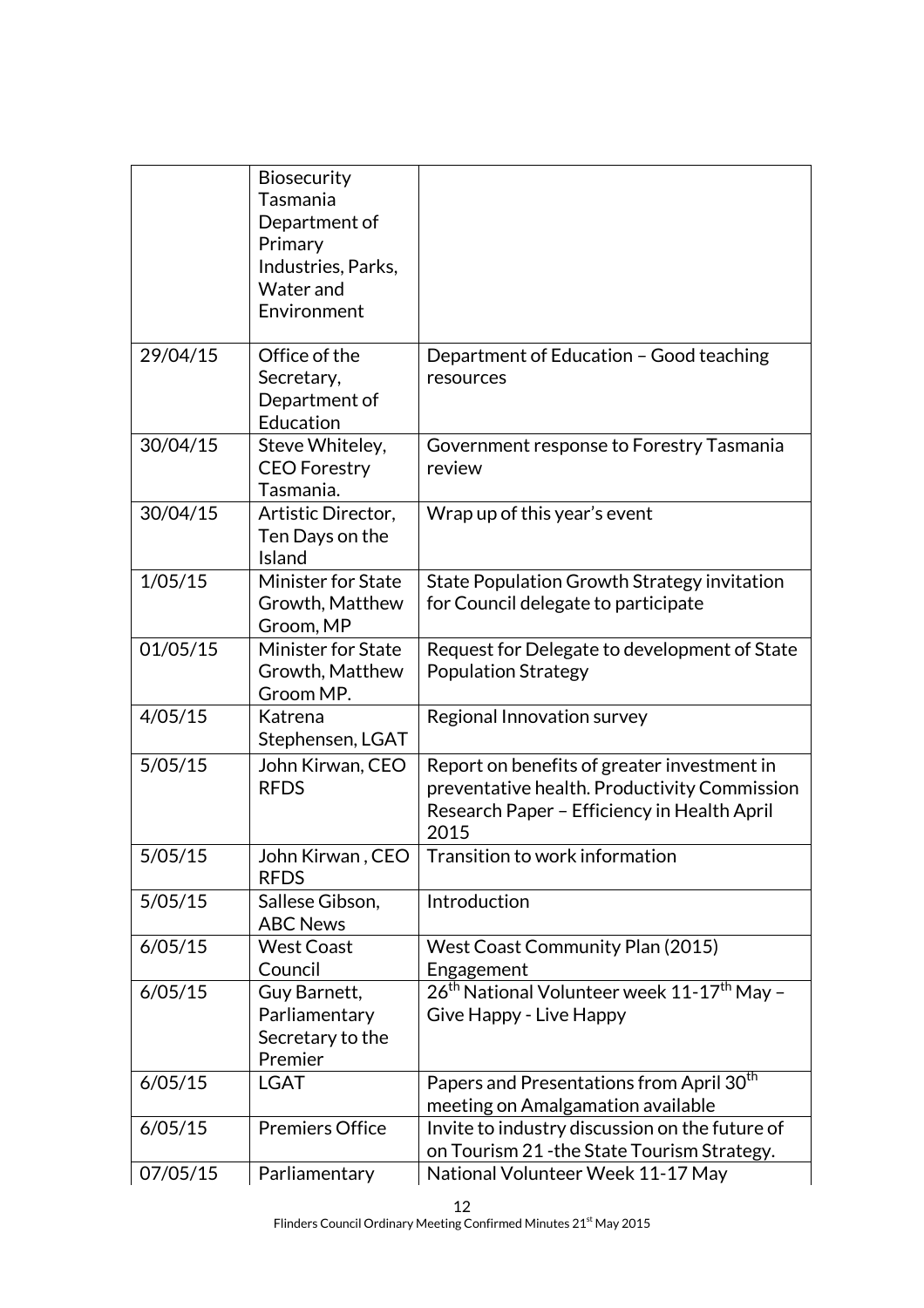|          | Secretary to the<br>Premier                                                  |                                                                                                                                                  |
|----------|------------------------------------------------------------------------------|--------------------------------------------------------------------------------------------------------------------------------------------------|
| 07/05/15 | Her Excellency<br>Professor the<br>Honourable Kate<br>Warner                 | Invite to Reception to mark the Birthday of<br>her Majesty The Queen - 4/5/15                                                                    |
| 11/05/15 | <b>TasWater</b>                                                              | Quarterly Report to Owners Representatives<br>- Progress Update to 31 March 2015                                                                 |
| 11/05/15 | <b>Flinders Island</b><br>Aboriginal<br>Association Inc.                     | Advice and invite June long weekend Fun Run.                                                                                                     |
| 11/05/15 | P Nugent                                                                     | Expression of appreciation for sealing on<br>Palana Road.                                                                                        |
|          |                                                                              | Email wifi at airport.                                                                                                                           |
| 12/05/15 | S Douglas,<br>Planning &<br>Environment<br>Manager,<br>Launceston<br>Airport | Response to query about review of Disability<br><b>Access Facilitation Plan for Launceston</b><br>Airport                                        |
| 13/05/15 | <b>TasWater</b>                                                              | Notice of General Meeting on the 28 <sup>th</sup> July                                                                                           |
| 13/05/15 | Katrena<br>Stephenson, LGAT                                                  | Federal Budget Information from ALGA                                                                                                             |
| 13/05/15 | Minister for State<br>growth, The Hon<br><b>Matthew Groom</b><br><b>MP</b>   | Invitation to informal discussion exploring<br>ways in which the government, stakeholders<br>and the community can grow Tasmania's<br>population |
| 12/05/15 | Stephen Douglas,<br>Launceston<br>Airport                                    | Response re Disability Access Facilitation Plan<br>for Launceston Airport                                                                        |
| 06/05/15 | Premier                                                                      | Invitation to meeting to discuss the future of<br>Tourism 21 - The State Tourism Strategy - 8/5                                                  |

## CORRESPONDENCE OUT:

| <b>DATE</b> | <b>WHO</b>         | <b>SUBJECT</b>                            |
|-------------|--------------------|-------------------------------------------|
| 24/04/15    | J Johnston,        | Re 2015-16 livestock wharfage/levy        |
|             | <b>Tasports</b>    | discussions with primary producers        |
| 28/04/15    | <b>Carol Crute</b> | Thank you for knitted poppy for ANZAC     |
|             |                    | Day                                       |
| 28/04/15    | V Epstein          | Thank you for information on Vet Position |
| 28/04/15    | R Dallas           | Thank you for information on Vet Position |
| 07/05/15    | Inquirer           | Copy of Aquaculture Study Flinders 2001   |
| 07/05/15    | Angela Miller,     | Query as to new visit date                |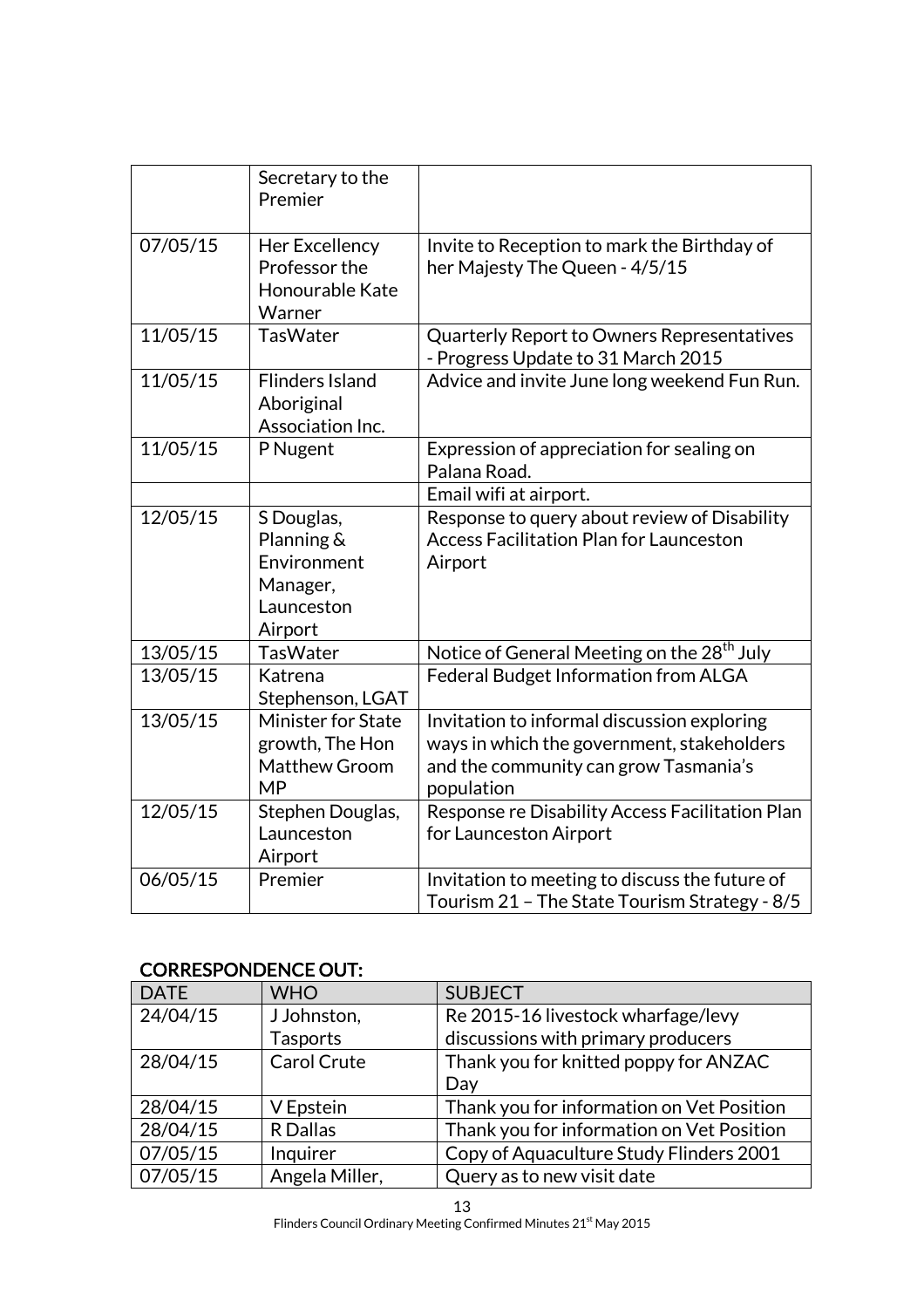|          | Westpac                                                                   |                                                                            |
|----------|---------------------------------------------------------------------------|----------------------------------------------------------------------------|
| 12/05/15 | Angela Miller,<br>Westpac                                                 | Query re confirmation of Island visit<br>suggested for this week           |
| 12/05/15 | P Hodgen, General<br>Manager,<br>Launceston Airport                       | Re access issues to the Sharp Airlines<br><b>Terminal</b>                  |
| 12/05/15 | S Douglas,<br>Planning &<br>Environment<br>Manager,<br>Launceston Airport | Re review of Disability Access Facilitation<br>Plan for Launceston Airport |
| 11/05/15 | <b>Flinders Island</b><br>Aboriginal<br>Association Inc.                  | Re Invite to Fun Run                                                       |

## VOTING REQUIREMENTS:

Simple Majority

## RECOMMENDATION:

That the Mayor's report be received.

## DECISION:

139.05.2015 Moved: Cr Peter Rhodes Seconded: Cr Gerald Willis

That the Mayor's report be received.

## CARRIED UNANIMOUSLY (5-0)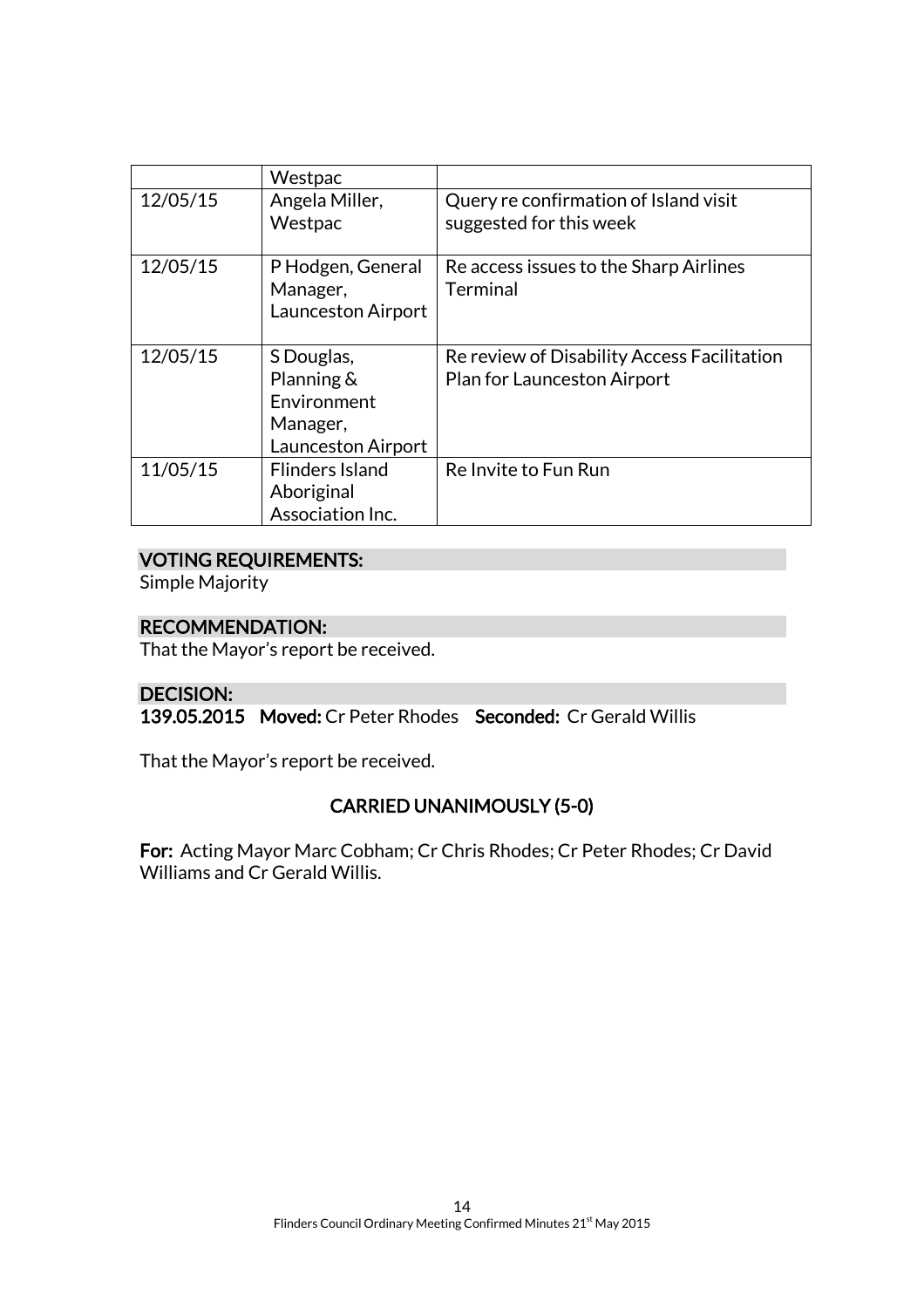## A. DEVELOPMENT SERVICES

## Item A1: Building Approvals Policy – to be rescinded

| <b>ACTION</b>         | <b>Decision</b>                               |
|-----------------------|-----------------------------------------------|
| <b>PROPONENT</b>      | <b>Council Officer</b>                        |
| OFFICER               | Development Services Coordinator, Jacci Viney |
| <b>FILE REFERENCE</b> | REA/0101, ADM/0900                            |
| ASSOCIATED PAPERS     | Annexure 2: Building Approvals Policy         |

### INTRODUCTION:

Council's Policy Manual is an important document of Council as it provides direction to Staff, Management and Councillors. Council has a policy that states that policies should be reviewed at least every two (2) years.

#### PREVIOUS COUNCIL CONSIDERATION:

| Adopted  | $11th$ August 2005  | 475.08.05  |
|----------|---------------------|------------|
| Amended  | 23rd September 2010 | 278.09.10  |
| Reviewed | $26th$ March 2015   | 73.03.2015 |

## OFFICER'S REPORT:

The Building Approvals Policy has been in place since 2005 and reviewed once since it was first adopted. All procedures of this nature must be followed in strict accordance with the *Building Act (Tas) 2000* and Building Regulation 2014. This Policy serves no purpose and cannot be reflected upon to provide guidance to officers of Council when dealing with matters as outlined in the Policy.

Council resolved to rescind the Building Approvals Policy and allowed it to lay on the table for 28 days for public comment. No submissions were received during the public consultation period.

### STATUTORY REQUIREMENT:

Nil

### POLICY/STRATEGIC IMPLICATIONS:

3.0 Land use, Development and Building

#### RISK/LIABILITY:

There is a risk that the Policy will contravene a practice outlined in the *Building* Act 2000 and may be utilised instead of legislated proceedings.

#### VOTING REQUIREMENTS:

Simple Majority

### OFFICER'S RECOMMENDATION:

That Council rescinds the Building Approvals Policy.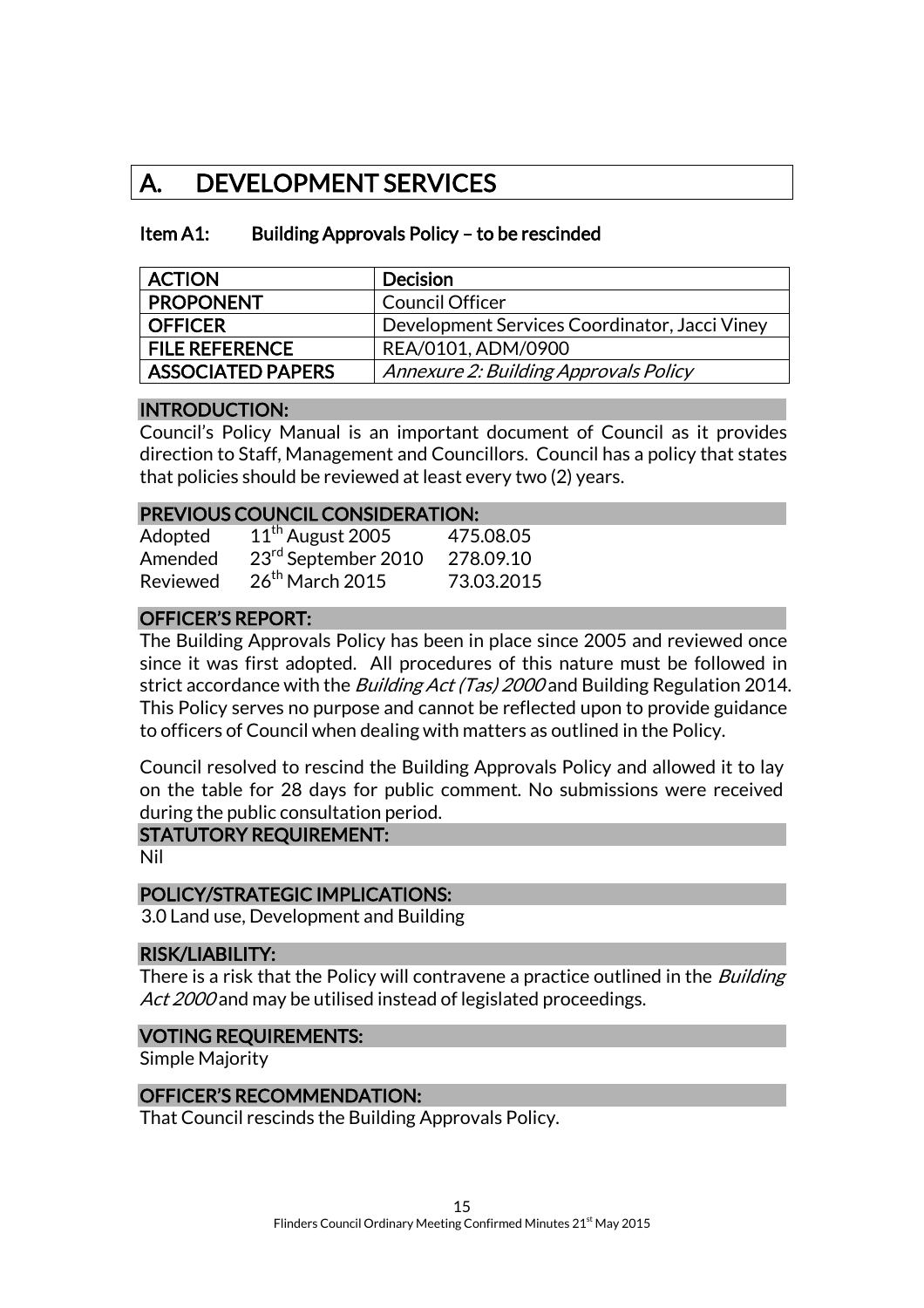## DECISION:

140.05.2015 Moved: Cr D Williams Seconded: Cr Gerald Willis

That Council rescinds the Building Approvals Policy

## CARRIED UNANIMOUSLY (5-0)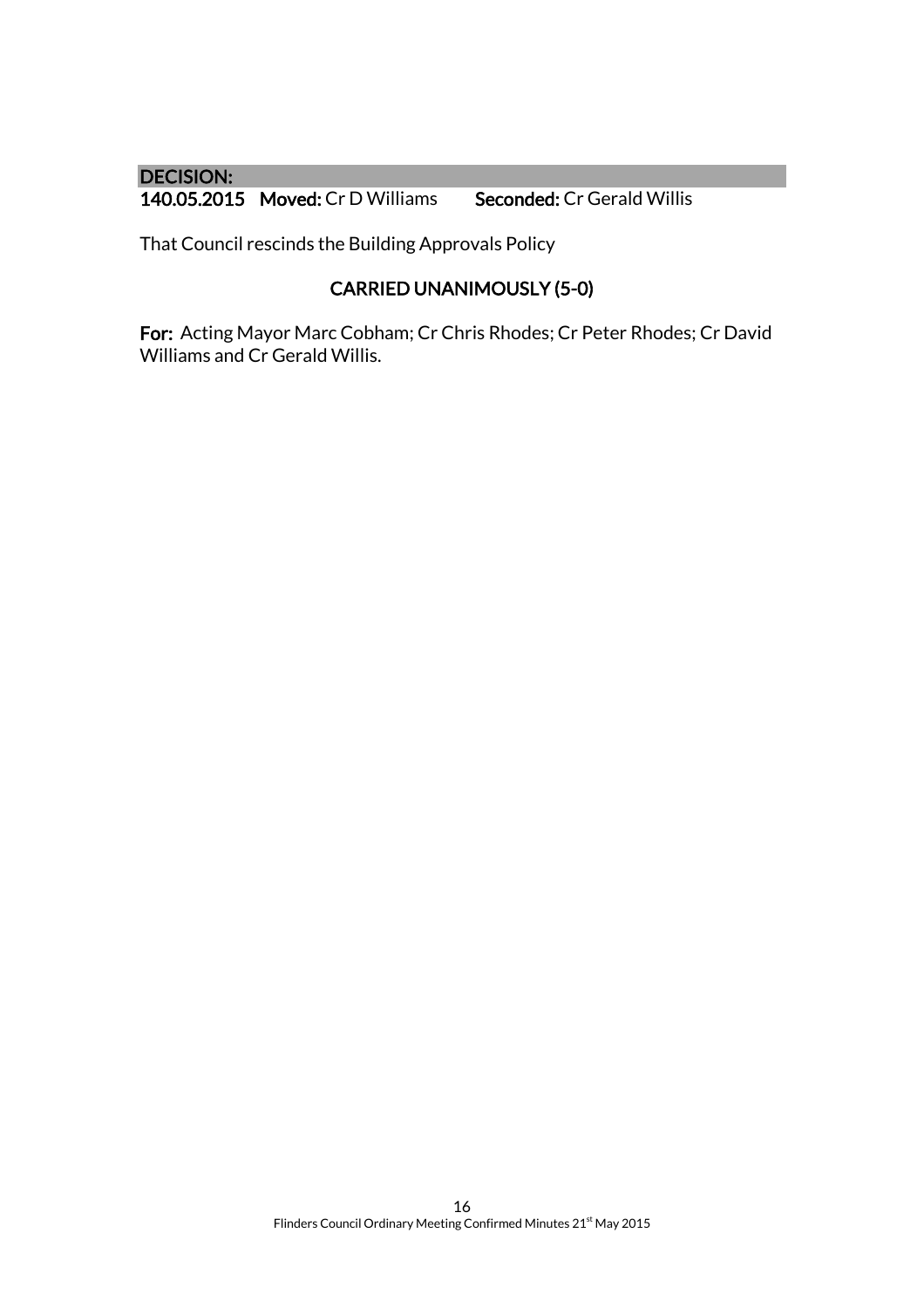## B. NOTICE OF MOTIONS

### Item B1: Notice of Motion - Names of Representors

| <b>ACTION</b>            | <b>Decision</b>                 |
|--------------------------|---------------------------------|
| <b>PROPONENT</b>         | <b>Councillor Gerald Willis</b> |
| <b>OFFICER</b>           | General Manager, Raoul Harper   |
| <b>FILE REFERENCE</b>    | DSV/0200                        |
| <b>ASSOCIATED PAPERS</b> | Nil                             |

### NOTICE OF MOTION:

That from the closure of this meeting any future representation received under the terms of any section of the Land Use Planning and Approvals Act 1993 will only be included in any agenda of the Flinders Council with full disclosure of the name of the person making the representation and, furthermore, if a representation is made by an agent, then the agent shall disclose the name of the person for whom the agent is acting and, furthermore, any representation shall not be redacted in any manner prior to consideration by the Council nor will any representation be considered unless the name of the person ultimately making the representation is disclosed.

## COUNCILLOR'S REPORT:

Under the terms of section 9(1)(3)(b) of the Land Use Planning and Approvals Act 1993 representations may be made in relation to an application for a permit in accordance with section 57(5). There is no reference to any requirement that representations made under section 57(5) should or should not be disclosed.

Those sections are reproduced here. Some sub-sections which have minimal or less relevance have been removed.

That the Act makes no reference to disclosing identities of those who make representations in relation to planning applications means that Councils are free to determine the way in which representations are disclosed.

The practise of disclosing the identities of those individuals who make representations to the council in relation to planning applications is one which ensures full transparency in relation to all parties who wish to make public statements about planning applications. If a person is going to make a representation then, in the opinion of this Councillor, that person should have their name fully disclosed; if not then the representation should not be heard.

It is the Council administration which has decided not to disclose the names of those making representations, not the Elected Members. There is no policy which decrees that names of those making representations should not be made.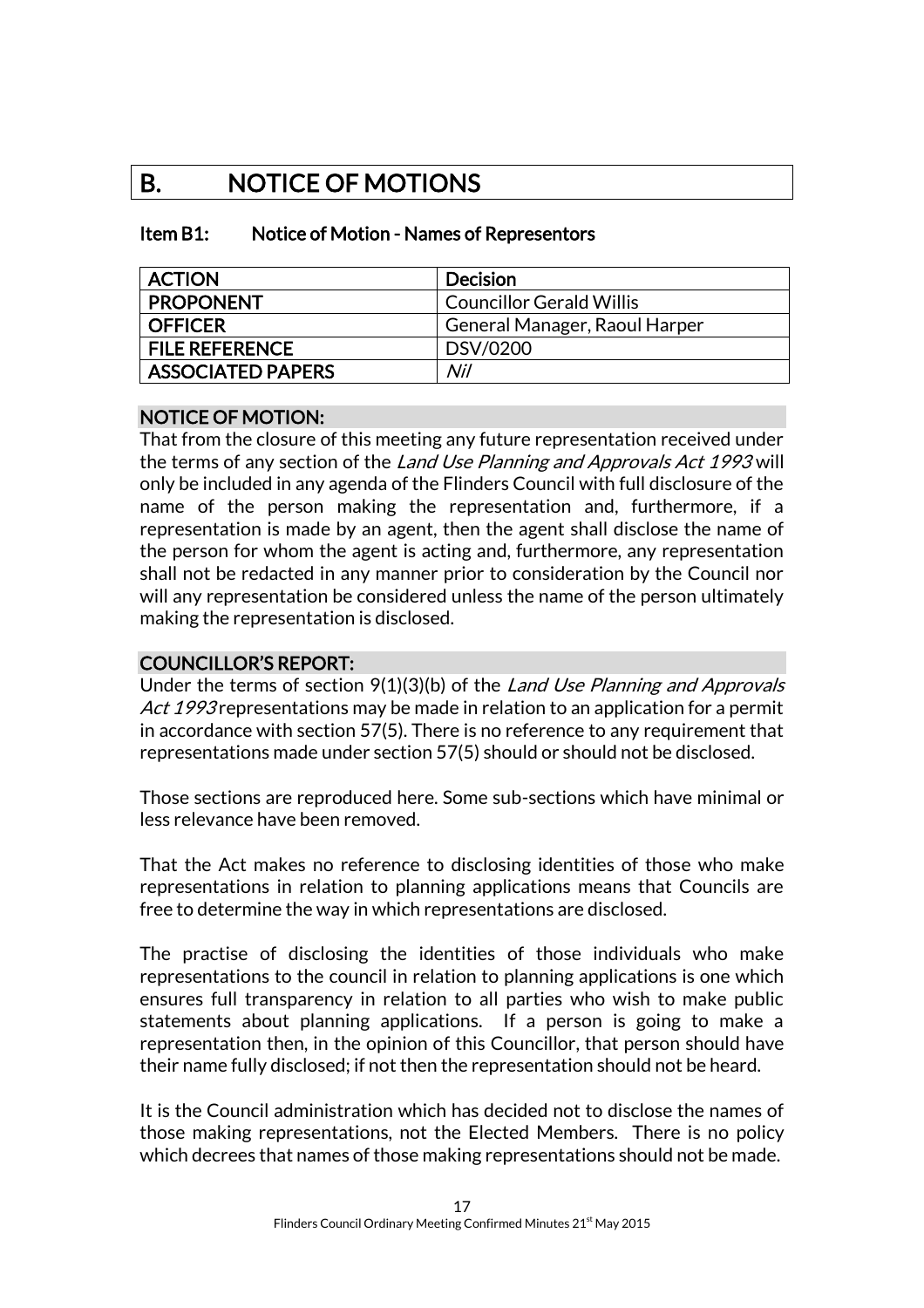The requirement that all the names of those making representations be disclosed means that the Elected Members can form their own opinions on the relevance of the representations. It also means that individuals making representations do so in the full knowledge that there will be no anonymity in their representation.

In many cases where representations have been made it is possible for a reader of the representation to determine that person's identity from the content. This motion, if passed, would ensure the identities of all those who make representations are disclosed.

## EXTRACT FROM LAND USE AND PLANNING APPROVALS ACT 1993

## 9. Notice of application for permit

(1) For the purposes of section  $57(3)$  of the Act, notice by a planning authority of an application for a permit is to be –

(a) advertised in a daily newspaper circulating generally in the area relevant to the application; and

(b) displayed at the planning authority's office; and

(c) given to the owners and occupiers of all properties adjoining the land that is the subject of the application; and

(d) displayed on the land that is the subject of the application –

(i) in a size not less than A4; and

(ii) as near as possible to each public boundary.

 $(3)$  A notice under subregulation $(1)$  is to-

(b) advise that representations in relation to the application may be made in accordance wit[h section 57\(5\)](http://www.thelaw.tas.gov.au/tocview/index.w3p;cond=ALL;doc_id=70%2B%2B1993%2BGS57%40Gs5%40EN%2B20150408130000%23GS57%40Gs5%40EN;histon=;prompt=;rec=;term=representations) of the Act; and

(c) explain how those representations may be made.

### 57. Applications for discretionary permits

(3) Unless the planning authority requires the applicant to give notice, the authority must give notice, as prescribed, of an application for a permit.

(5) Any person may make representations relating to the application during the period of 14 days commencing on the date on which notice of the application is given unde[r subsection \(3\)](http://www.thelaw.tas.gov.au/tocview/content.w3p;cond=;doc_id=70%2B%2B1993%2BGS57%40Gs3%40EN%2B20150408000000;histon=;inforequest=;prompt=;rec=153;term=#GS57@Gs3@EN) or such further period not exceeding 14 days as the planning authority may allow.

 $(5AA)$  If the time period specified in  $subsection(5)$  includes any days on which the office of the planning authority is closed during normal business hours in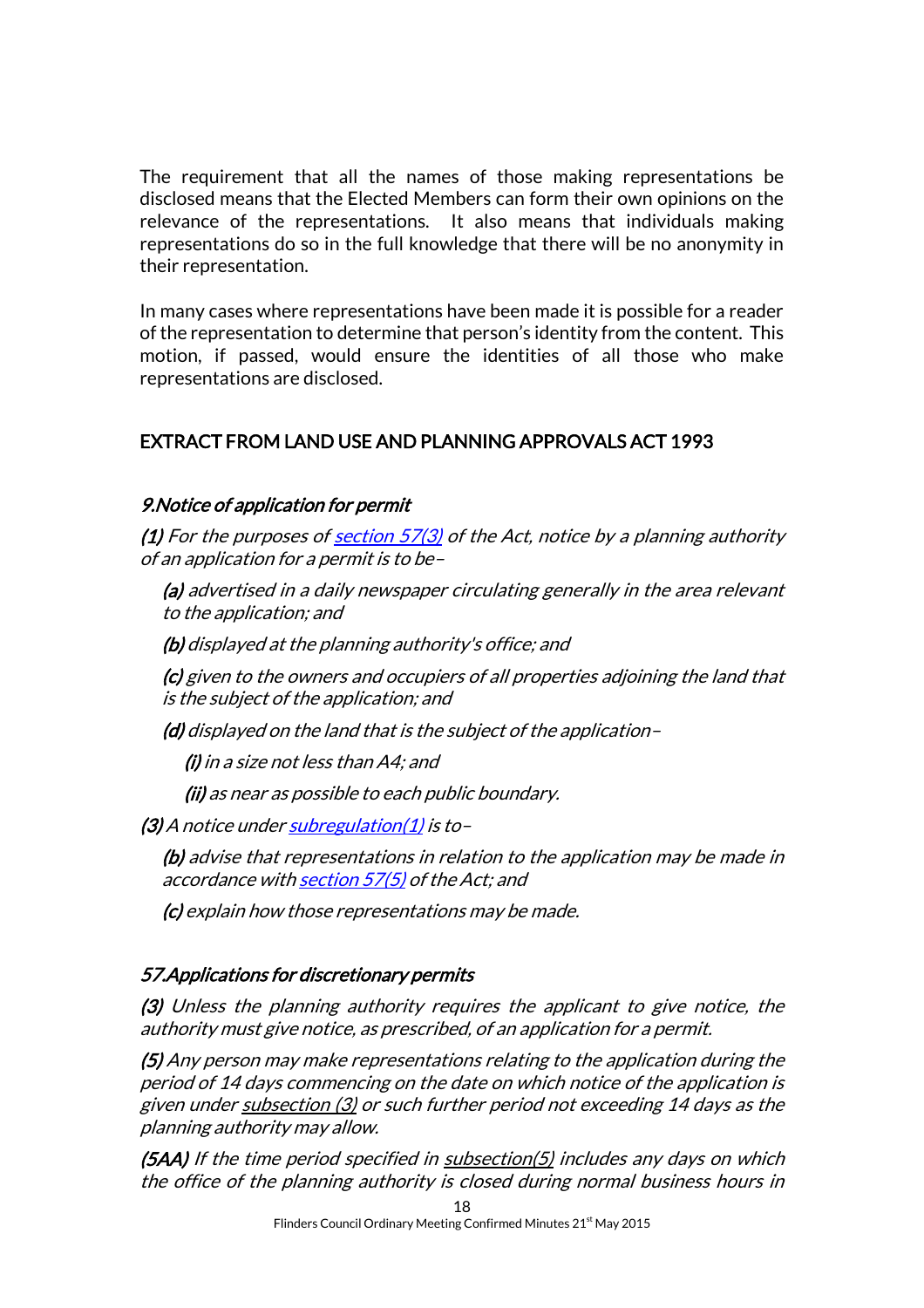that part of the State where the land subject to the application for a permit is situated, that period is to be extended by the number of those days.

## PREVIOUS COUNCIL CONSIDERATION: Nil

## OFFICER'S REPORT:

Flinders Council has no formal policy directive in relation to the printing (or not) of a representor's name in relation to the planning process under the Land Use Planning and Approvals Act 1993 (the Act). The Act is silent on the matter and the printing of such information is a matter of Council policy or procedure. In the absence of any formal directive, staff do not print the names of representors.

Under the requirements of the Act, case law has consistently determined that a representation must include:

- the identity of the representor (this is not stated in the act, but a clear requirement of the obligations for notification of a decision);
- a clear identification of the subject application; and
- a clear representation that they object or support the proposal.

Provided these matters are included within the representation, it is valid and must be considered in determination of the subject application. There is no requirement specifically for the name of the representor to be included in any public documentation or agenda.

There is no requirement for the representor to have any clear involvement, relationship or anything else with any other parties in the process. There is nothing in the Act that prevents an agent acting for an interested or affected party.

Including a representor's identity in the agenda document is a matter of Council policy. Many Councils include the representor's name, but redact personal or contact details. This is quite a sensible approach. As stated earlier in this report, Flinders Council has no formal policy on the matter but in my time as General Manager, and previous to this as I understand it; Council has not included the names of representors in agenda items. If the elected members are of the mind that the inclusion of a person's name is important then there is no specific impediment to this occurring, a decision of Council and a directive to the General Manager from Council to deliver such is simply required.

That said, the identity of the representor is a separate issue to its consideration against the particular application. The Resource Management and Planning Appeals Tribunal have consistently determined that the identity (or proximity for that matter) of a representor is not a valid consideration when determining the representation against a particular application. I would caution Councillors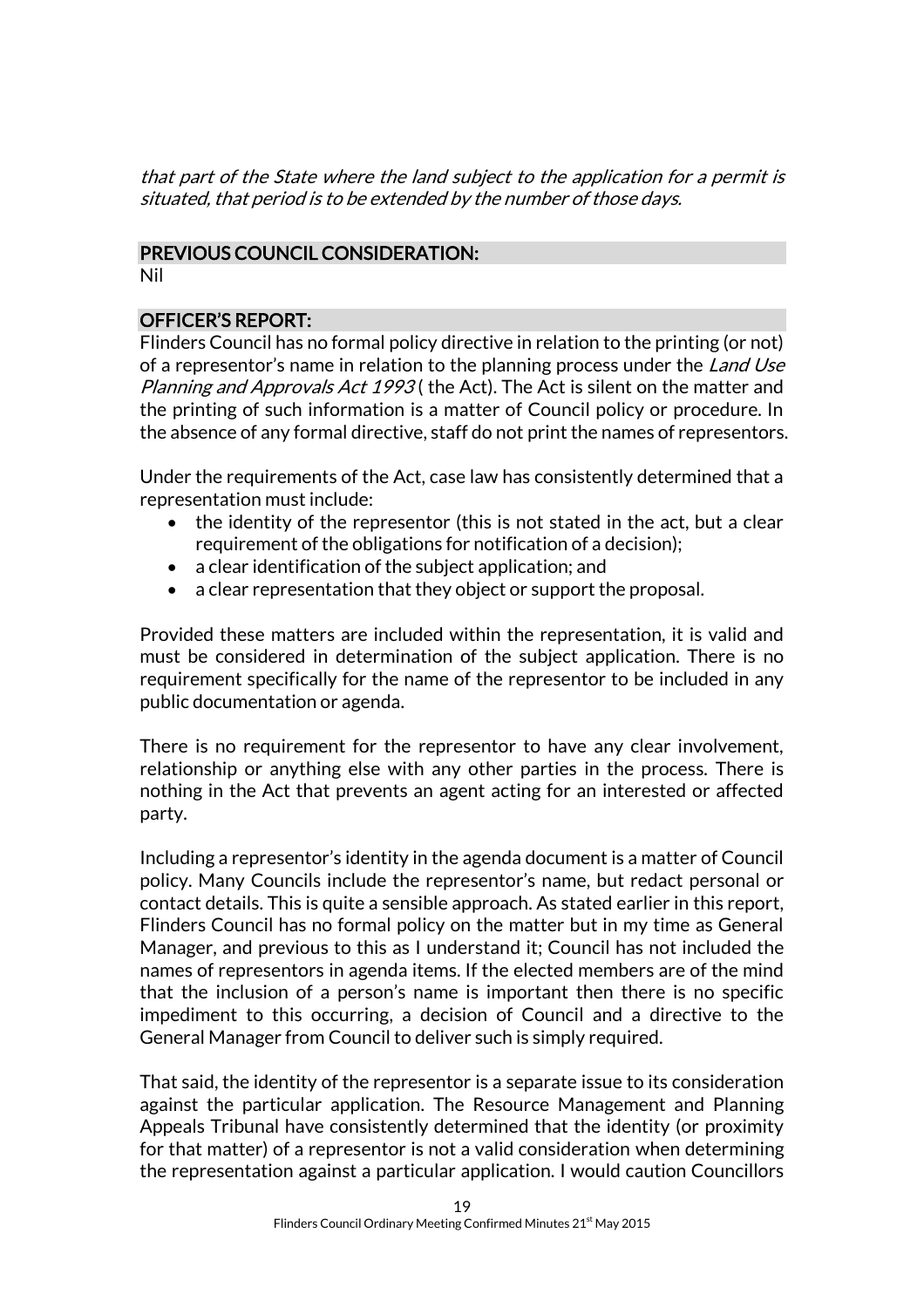to consider this when formulating their opinions.

For these reasons, Council cannot determine that representations made through an agent *will not be heard* if they do not fully disclose the name of the person who commissioned the representation. This is not a relevant test under the Act for making a representation. Any attempt by Council to implement such a practice would ultimately result in an application being determined without considering representations that were valid at law. In that case:

- the Council would not have made a valid decision on the application;
- the application would be undetermined, and ultimately exceed the statutory time for determination (42 days for discretionary applications); and
- Council would ultimately be liable for the costs of all parties and the Tribunal for determination of the application, and potentially for any party who subsequently relied on that 'purported' decision and incurred costs or damages as a result (in my opinion).

The proposal outlined in the notice of motion is sound, except for the requirement for an agent to provide their client's name and details in order to have the representation heard.

Normally, this is an operational matter that would be addressed through policies or procedures. Inclusion of a representor's name (and redaction of contact details for that matter) is consistent with Flinders Council's adopted Personal Information Protection Policy, clauses 4.1.3, 4.1.5 and 4.2.1. Given this policy, the motion could be addressed through a revision of the relevant internal procedure whereby the General Manager can direct staff to include the names (but not the contact details) of representors in planning related agenda items.

## STATUTORY REQUIREMENTS:

Local Government Act 1993 Land Use Planning and Approvals Act 1993

## POLICY/STRATEGIC IMPLICATIONS:

3. Land use, Development and Building - A productive system of land and building development that promotes investment and activity while protecting people and the environmental characteristics of the Flinders Municipal area.

### BUDGET AND FINANCIAL IMPLICATIONS:

Nil

## RISK/LIABILITY:

The motion as written if adopted in full would expose Council to significant risk of non-compliance with the Act.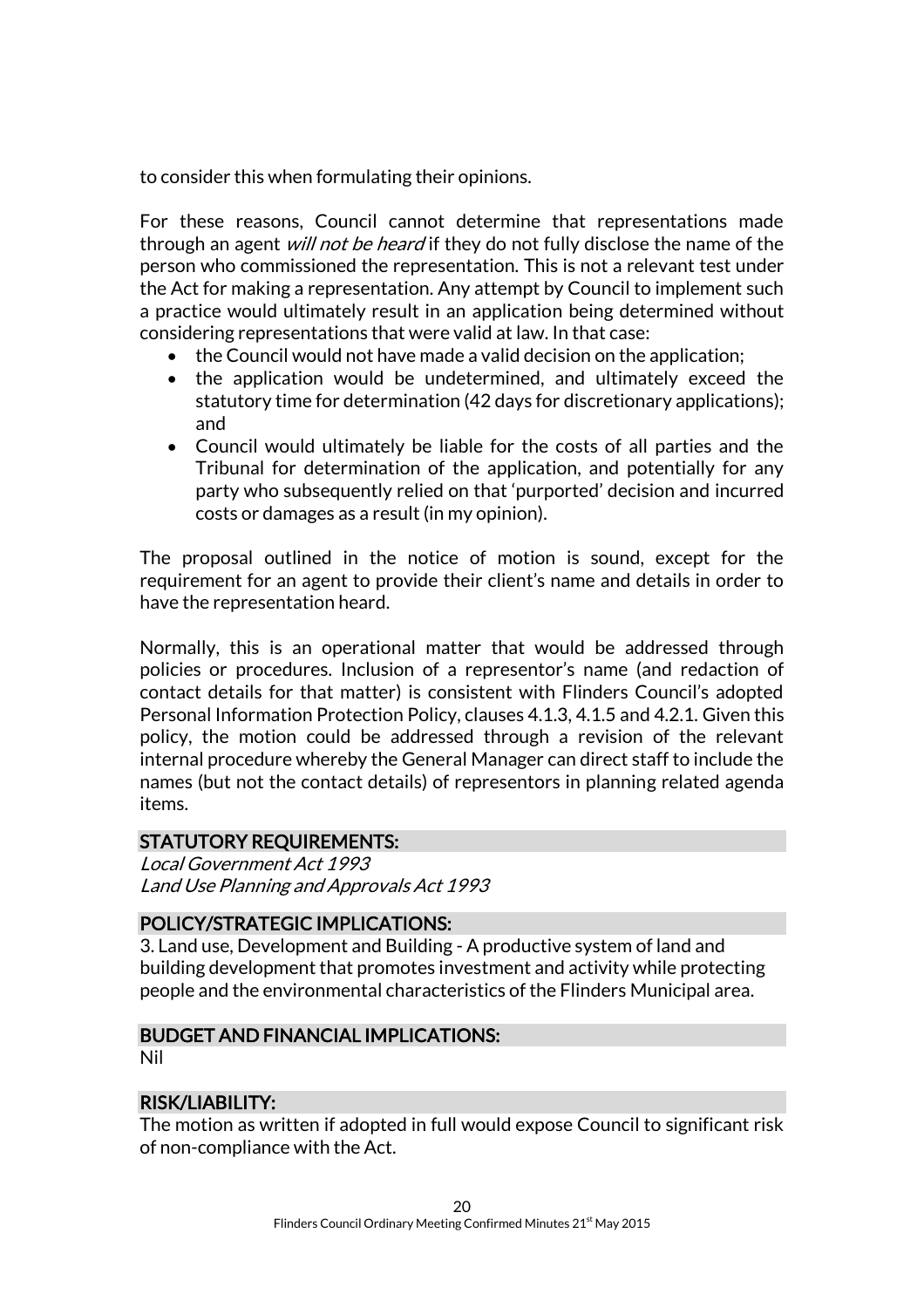The proposal to print the names of representors is sound so long as the requirement for an agent to provide their client's name and details in order to have the representation heard is removed. If such a change was made no specific legal risk exists with Council supporting such an approach.

It could be argued that in a small community allowing a representor a level of public anonymity by not printing their name encourages and supports engagement with the planning process that is free of potential bias, harassment and/ or fear of reprisals for voicing an opinion. A risk may exist that representors will be less willing to voice their opinion if their names are to be made public. A further risk that Councillors could be exposed to is a claim of actual bias or apprehended bias if they know the representor and they have had previous dealings with them. As a counterpoint, those who take the time and invest in making an application to Council for consideration may feel the process is not transparent if representors names are not included in the public documents. Council needs to balance these risks and provide a formal directive to staff.

### VOTING REQUIREMENTS:

Simple Majority

## OFFICER'S RECOMMENDATION:

The Flinders Council resolves that representation received under the terms of the Land Use Planning and Approvals Act 1993 will be included in the agenda of the Flinders Council with full disclosure of the name of the person making the representation.

## DECISION:

141.05.2015 Moved: Cr Gerald Willis Seconded: Cr Peter Rhodes

The Flinders Council resolves that representation received under the terms of the Land Use Planning and Approvals Act 1993 will be included in the agenda of the Flinders Council with full disclosure of the name of the person making the representation.

## CARRIED (3-2)

For: Cr Gerald Willis; Cr Chris Rhodes and Cr Peter Rhodes Against: Acting Mayor Marc Cobham and Cr David Williams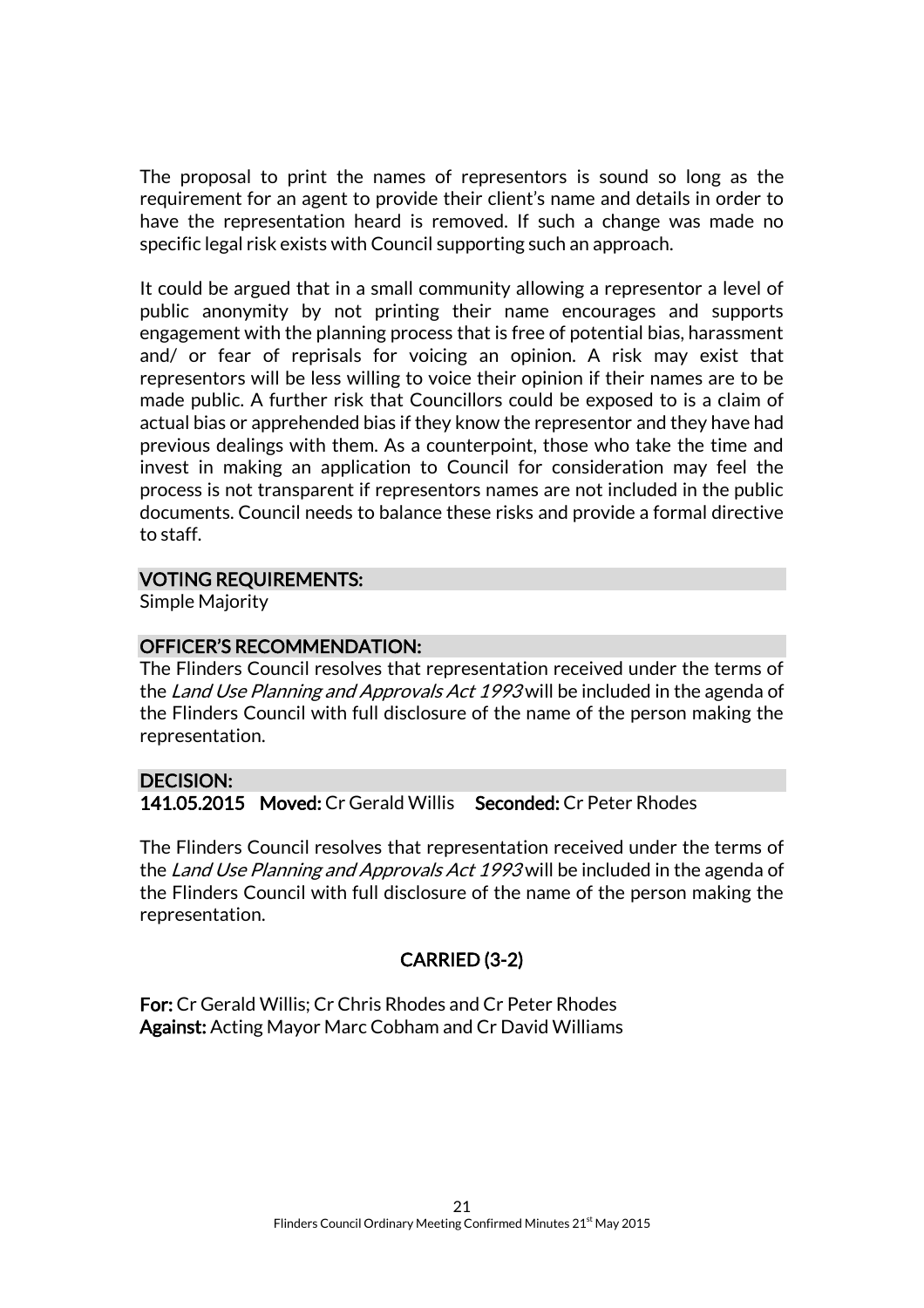## Item B2: Notice of Motion - Furneaux Community Health Special Committee Representative

| <b>ACTION</b>            | <b>Decision</b>                 |
|--------------------------|---------------------------------|
| <b>PROPONENT</b>         | <b>Councillor Gerald Willis</b> |
| <b>OFFICER</b>           | General Manager, Raoul Harper   |
| <b>FILE REFERENCE</b>    | CSV/0912                        |
| <b>ASSOCIATED PAPERS</b> | Nil                             |

### NOTICE OF MOTION:

That Council appoints Youdit Deane to the Furneaux Community Health Special Committee.

### COUNCILLOR'S REPORT:

The Furneaux Community Health Special Committee ("the Committee") has been constituted under section 24 of the *Local Government Act 1993*. Current members were appointed by the Council at its meetings in November and December 2014.

The Terms of Reference state the principal role of the Committee is to be a conduit for health based concerns of the Community. To this end, Committee members have been selected with the objective of providing the Committee with as wide a representation of the community as possible. One member has traditionally been selected from the Flinders Island District High School ("the School") fraternity. This has been done because the School has involvement with most of the children of school age in the Community and also their parents. The school represents a significant number of members of the Community.

The school representative has been Jan Schibrowski, who was also the school Principal. However, Jan has resigned from the school position and, as a consequence, has also resigned from the Committee.

Following a request to Nicole Jones, Acting Principal, the Committee has been advised that Youdit Deane, a teacher at the school, is willing to be appointed to the Committee to represent the school.

Youdit is keen to join the Committee and it is my opinion that she would be a worthwhile participant in the business of the Committee.

I have no hesitation in commending Youdit Deane as a member of the Furneaux Health Community Special Committee and recommend the Notice of Motion to all Councillors.

## PREVIOUS COUNCIL CONSIDERATION:

Nil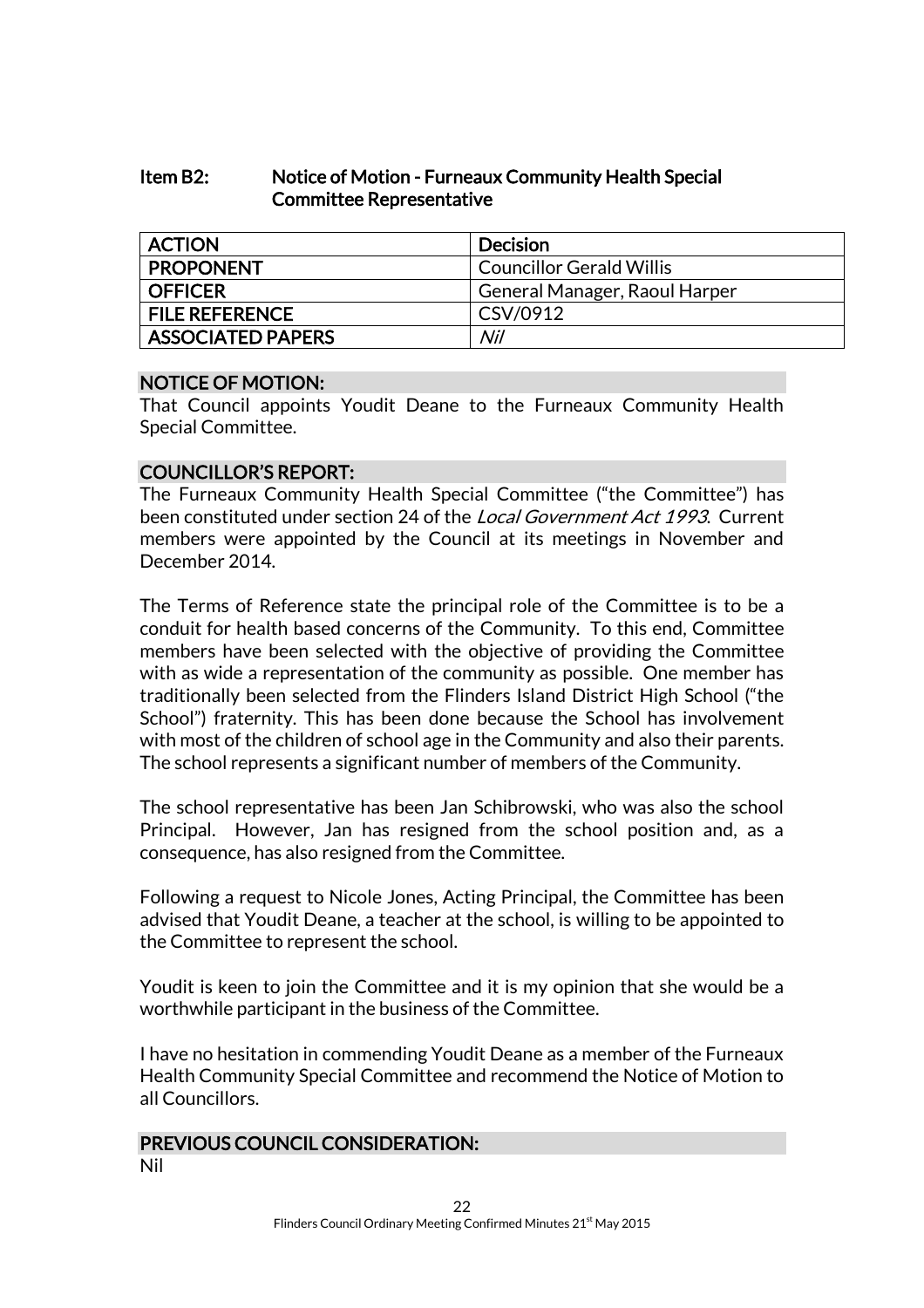## OFFICER'S REPORT:

The motion is supported.

### STATUTORY REQUIREMENTS:

Local Government Act 1993

### POLICY/STRATEGIC IMPLICATIONS:

4.0 Community Safety, Engagement and Enterprise - Through positive Council-Community partnerships, enhance people's security, inclusion and well-being.

## BUDGET AND FINANCIAL IMPLICATIONS:

None

RISK/LIABILITY:

None

## VOTING REQUIREMENTS:

Simple Majority

#### OFFICER'S RECOMMENDATION:

That Council appoints Youdit Deane to the Furneaux Community Health Special Committee.

### DECISION:

142.05.2015 Moved: Cr Gerald Willis Seconded: Cr David Williams

That Council appoints Youdit Deane to the Furneaux Community Health Special Committee.

## CARRIED UNANIMOUSLY (5-0)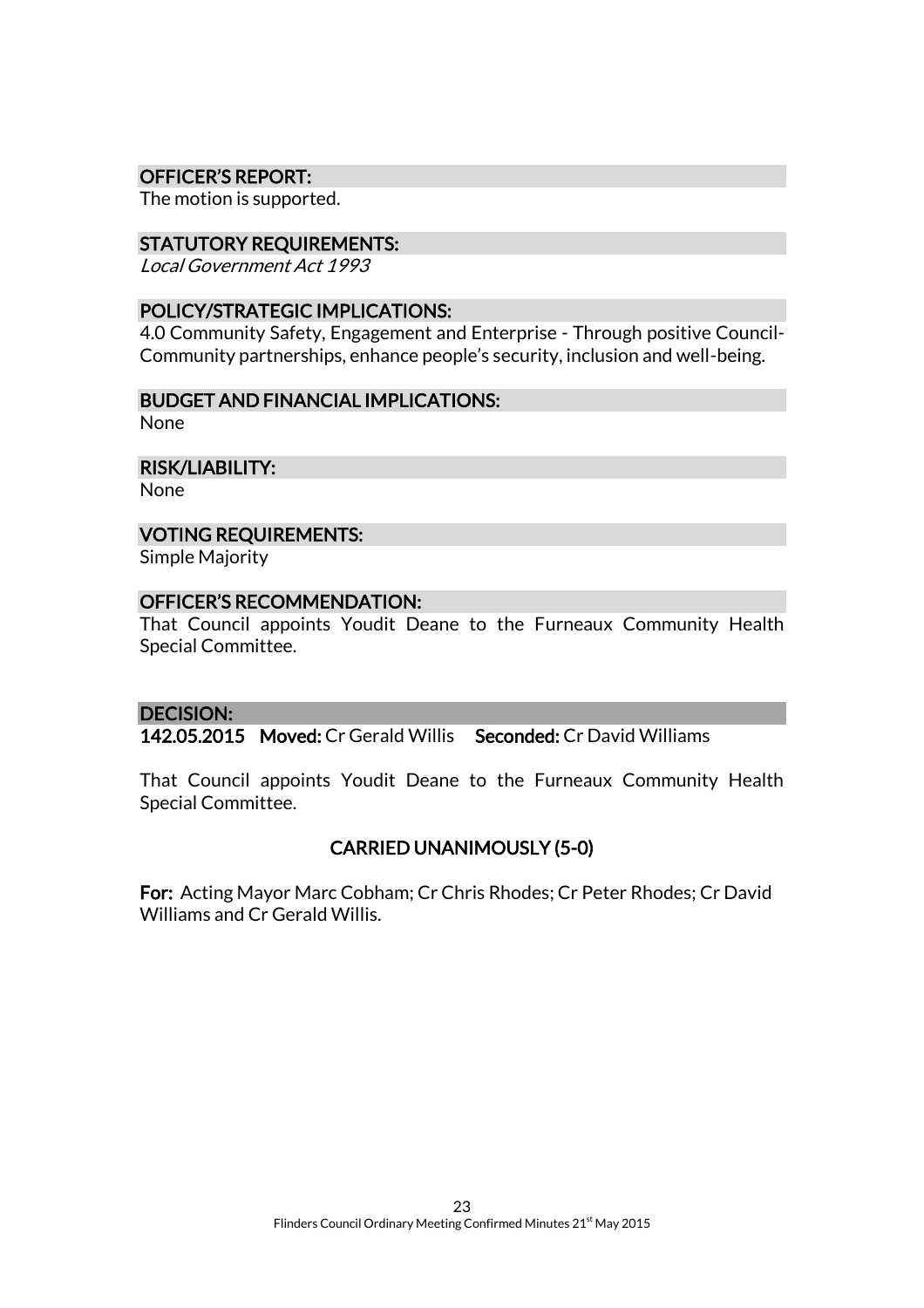## Item: B3 Notice of Motion - Audit Panel

| <b>ACTION</b>            | <b>Decision</b>                 |
|--------------------------|---------------------------------|
| <b>PROPONENT</b>         | <b>Councillor Gerald Willis</b> |
| <b>OFFICER</b>           | General Manager, Raoul Harper   |
| <b>FILE REFERENCE</b>    | FIN/0401                        |
| <b>ASSOCIATED PAPERS</b> | Nil                             |

## NOTICE OF MOTION:

1) That Flinders Council resolves to change the name of the Flinders Council Audit and Finance Special Committee to the Flinders Council Audit Panel.

2) That Flinders Council authorise Ms Diana Droog and Mr John Dick to attend a workshop on Audit Panels being hosted by Local Government Association Tasmania to be held on 7 July 2015 in Launceston and reimburse expenses associated with attending the seminar.

## COUNCILLOR'S REPORT:

The Tasmanian Government has amended the *Local Government Act 1993* (the Act) and introduced the concept of Audit Panels. Audit Panels, which are special committees of Councils as were Audit and Finance Committees traditionally set up, have a greater range of responsibilities than the committees they replace. Indeed, Flinders Council considered the extra responsibilities to be so onerous and costly that it lobbied the Minister for Local Government to be granted an exemption from complying with all aspects of the new regime. Unfortunately, no exemption has been forthcoming.

The functions of an Audit Panel are no longer restricted to financial matters; the function now includes a review of council performance with respect to corporate governance, legislative and policy compliance, risk management and internal control and decision-making.

The membership of the Audit Panel consists of Mr John Dick, chairman and Ms Diana Droog, both Community representatives, together with Councillors Stockton and Willis.

Given the broad range of responsibilities that now fall onto Audit Panels, the Local Government Association of Tasmania (LGAT) has organised seminars, one to be in Launceston on 7 July. The forums are in partnership between LGAT and Governance Institute of Australia (Tasmanian branch). It is considered that all members of Audit Panels will have a period of learning and adapting to the new requirements. The seminar proposed would provide a good introduction to the new era.

The anticipated cost for the two panel members to attend is in the order of \$600 which would include airfares, land travel and seminar attendance fees. As the seminar is to be held in the next financial year, it is expected that these costs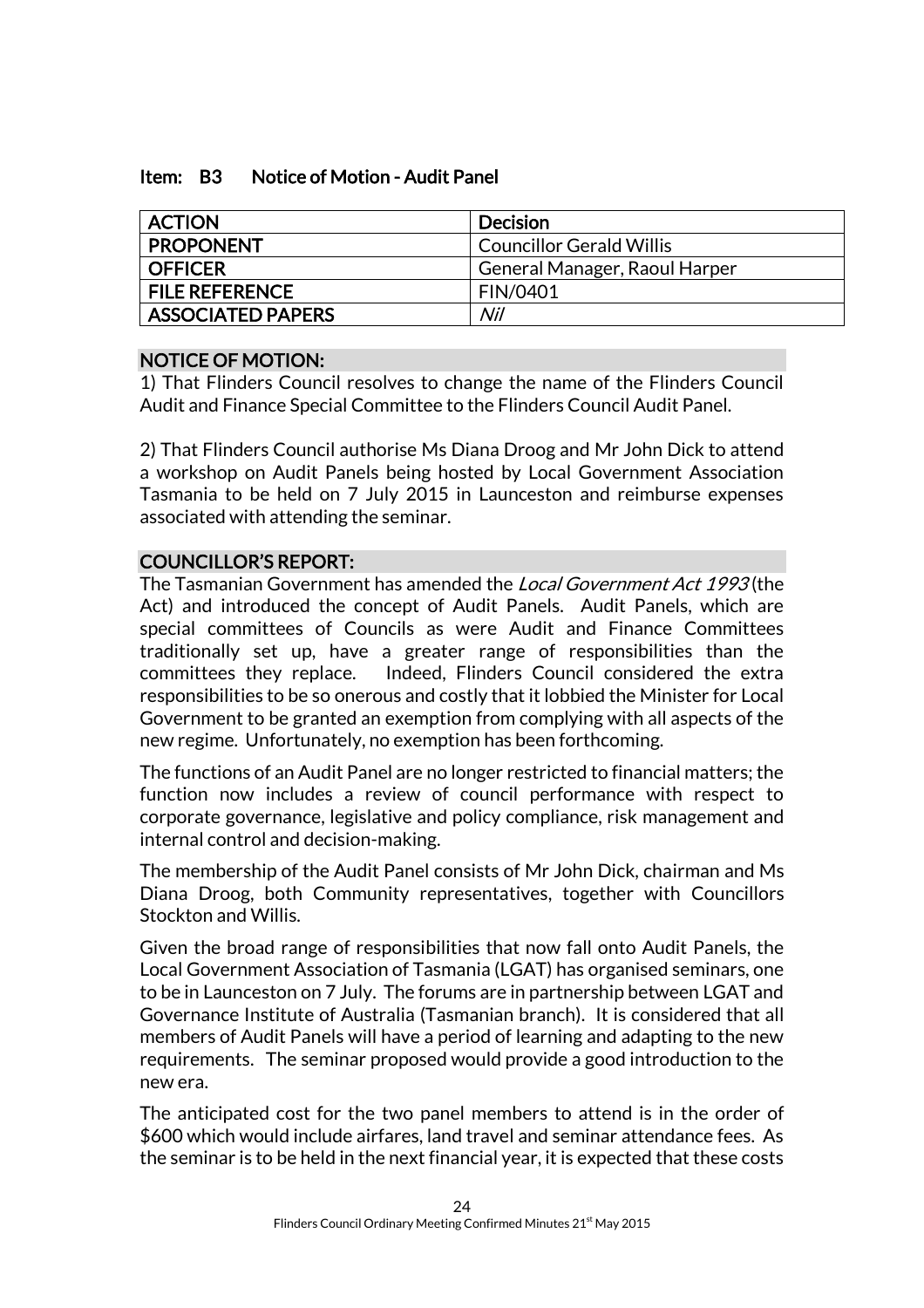would fall into budget allocated to the operation of the Audit Panel, although such a determination has yet to be made.

The motion is recommended to Councillors for approval.

### PREVIOUS COUNCIL CONSIDERATION:

Nil

### OFFICER'S REPORT:

The current name of the Committee in question is the Flinders Council Audit and Finance Special Committee. As a matter of compliance with the *Local* Government Act 1993 this should be changed by a resolution of Council to the Flinders Council Audit Panel.

As stated by Cr Willis, an Audit Panel has very specific functions under the *Local* Government Act 1993.

 The Panel includes an independent Chair and community member. Council should support the training and development of these individuals in the requirements and functions of Audit Panels.

Training for all members of the Panel would be highly valuable. It is critical that the Panel deliver value and drive improvement for Council as a whole. To do this the ability to understand roles, responsibilities and set agreed work plans and reporting processes are vital.

The workshop to be held by LGAT will assist members improve their understanding of the roles required and an allocation to support their attendance and the ongoing operations of the Audit Panel should be made in the 2015/2016 Budget.

### STATUTORY REQUIREMENTS:

Local Government Act 1993

### POLICY/STRATEGIC IMPLICATIONS:

5. Corporate Governance and Intergovernmental Relations - decisions are professionally and transparently made, communicated and implemented to achieve defined outcomes in the interest of the community.

5.1 Support the capacity and productivity of our organisation and a culture of professionalism, compliance, innovation and service.

5.1.3 Achieve a sustainable balance of income, investment and recurrent expenditure.

5.1.3.8 Maintain an Audit Panel as outlined in the Ministerial Orders.

## BUDGET AND FINANCIAL IMPLICATIONS:

Council is required to support the activities of the Audit Committee and as such a budget allocation in the 2015/2016 financial year is required. The level of this allocation is to be decided by Council at the 2015/2016 budget deliberations.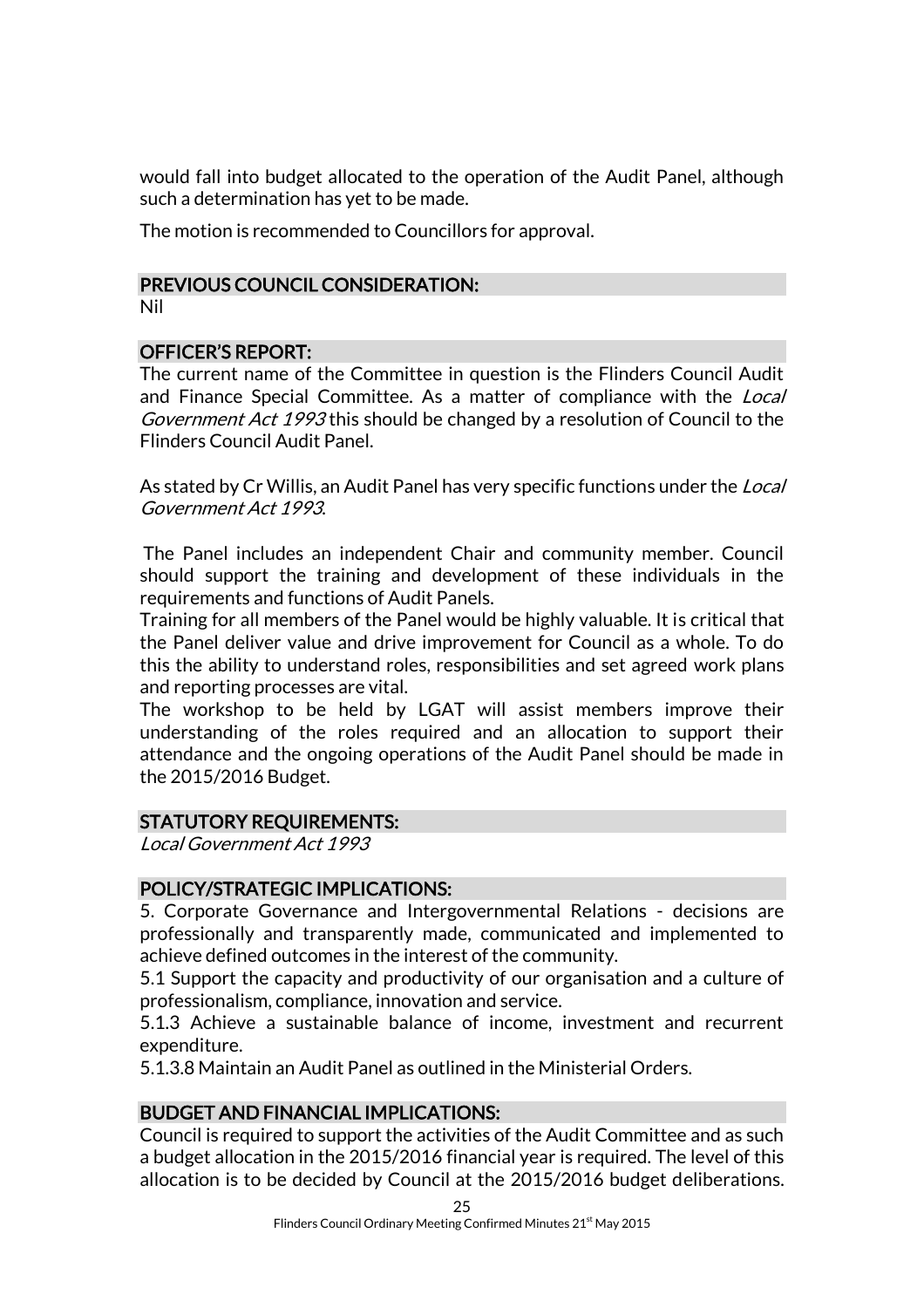The Motion at hand if supported will see expenditure incurred in the new financial year and as such no budget variation is required.

## RISK/LIABILITY:

Failure to ensure that the members of the Audit Committee have the appropriate skills, experience and qualifications to undertake the legislated tasks required could expose Council to significant risk. As both the Chair and the community member appointed have no specific, current or formal qualifications as Auditors but have been selected for their broad business skills and experience in financially related fields, providing ongoing training may mitigate the risk that the actions and activity of the Audit Committee do not comply with the requirements of the Act.

## VOTING REQUIREMENTS:

Simple Majority

## OFFICER'S RECOMMENDATION:

1) That Flinders Council resolves to change the name of the Flinders Council Audit and Finance Special Committee to the Flinders Council Audit Panel.

2) That Flinders Council authorise and arrange the booking, travel and accommodation required to support Ms Diana Droog and Mr John Dick to attend a workshop on Audit Panels being hosted by Local Government Association Tasmania to be held on 7 July 2015 in Launceston. That Flinders Council as part of the 2015/2016 Budget process allocate an agreed amount of funding to support the functions of the Audit Panel in discharging their duties under the Local Government Act 1993.

### DECISION:

143.05.2015 Moved: Cr Gerald Willis Seconded: Cr Chris Rhodes

1) That Flinders Council resolves to change the name of the Flinders Council Audit and Finance Special Committee to the Flinders Council Audit Panel.

2) That Flinders Council authorise and arrange the booking, travel and accommodation required to support Ms Diana Droog and Mr John Dick to attend a workshop on Audit Panels being hosted by Local Government Association Tasmania to be held on 7 July 2015 in Launceston. That Flinders Council as part of the 2015/2016 Budget process allocate an agreed amount of funding to support the functions of the Audit Panel in discharging their duties under the Local Government Act 1993.

## CARRIED UNANIMOUSLY (5-0)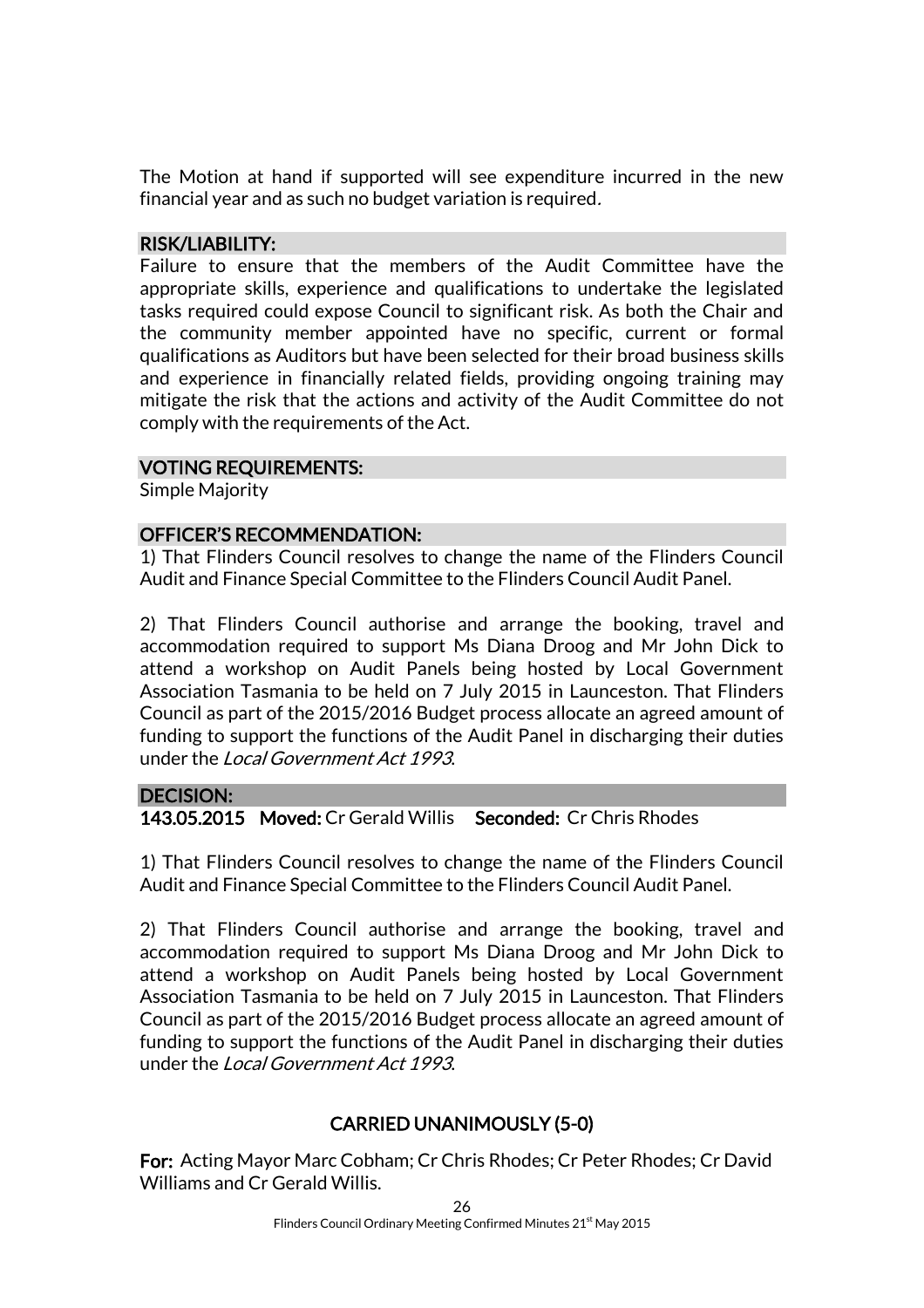## C. CORPORATE SERVICES

#### Item C1: Waiver of Fees Policy

| <b>ACTION</b>            | <b>Decision</b>                              |
|--------------------------|----------------------------------------------|
| <b>PROPONENT</b>         | Council Officer                              |
| <b>OFFICER</b>           | Corporate Services Manager, Sophie Pitchford |
| <b>FILE REFERENCE</b>    | FIN/0701, ADM/0900                           |
| <b>ASSOCIATED PAPERS</b> | Annexure 3: DRAFT Waiver of Fees Policy      |

#### INTRODUCTION:

Council's Policy Manual is an important document of Council as it provides direction to Staff, Management and Councillors. Many of the policies are required by, or relate to, legislation and in most instance help manage Council's exposure to risk.

#### PREVIOUS COUNCIL CONSIDERATION:

85.03.2015 26<sup>th</sup> March 2015

## OFFICER'S REPORT:

The Waiver of Fees Policy has been developed to guide the General Manager by providing a framework for the consistent and equitable assessment of all requests for the reduction or waiver of Council Fees and Charges for the use of facilities and/or services provided by Council.

Council resolved to adopt the Waiver of Fees Policy and allowed it to lay on the table for 28 days for public comment. No submissions were received during the public consultation period.

#### STATUTORY REQUIREMENT:

Nil

### POLICY/STRATEGIC IMPLICATIONS:

5.0 Corporate, Governance and Intergovernmental Relations

#### RISK/LIABILITY:

By adopting this policy and ensuring that Management, Staff and Councillors are aware of and follow this policy will help to reduce Council's exposure to risk in this area.

#### VOTING REQUIREMENTS:

Simple Majority

### OFFICER'S RECOMMENDATION:

That Council adopts the Waiver of Fees Policy.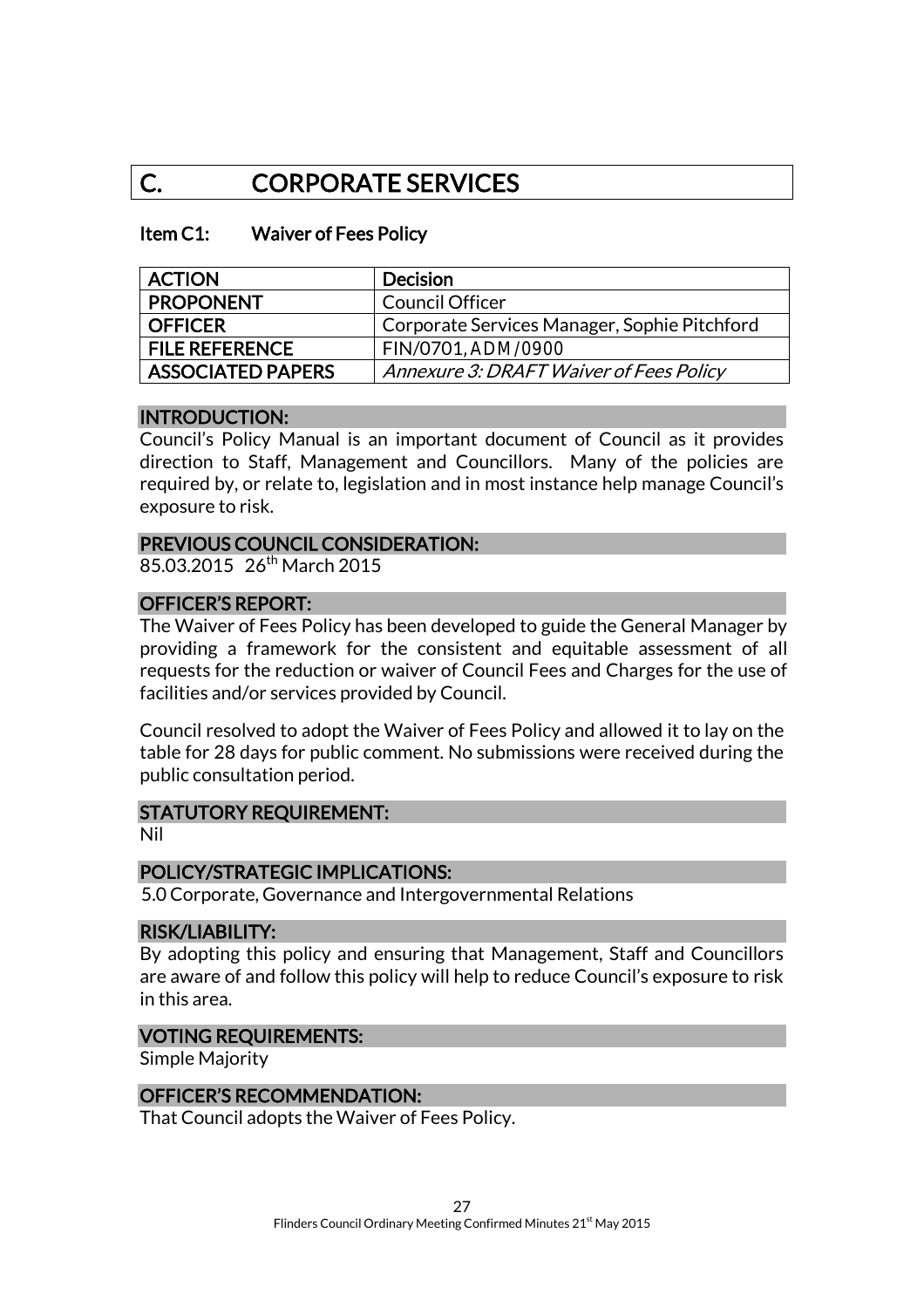## DECISION:

144.05.2015 Moved: Cr Gerald Willis Seconded: Cr David Williams

That Council adopts the Waiver of Fees Policy.

## CARRIED UNANIMOUSLY (5-0)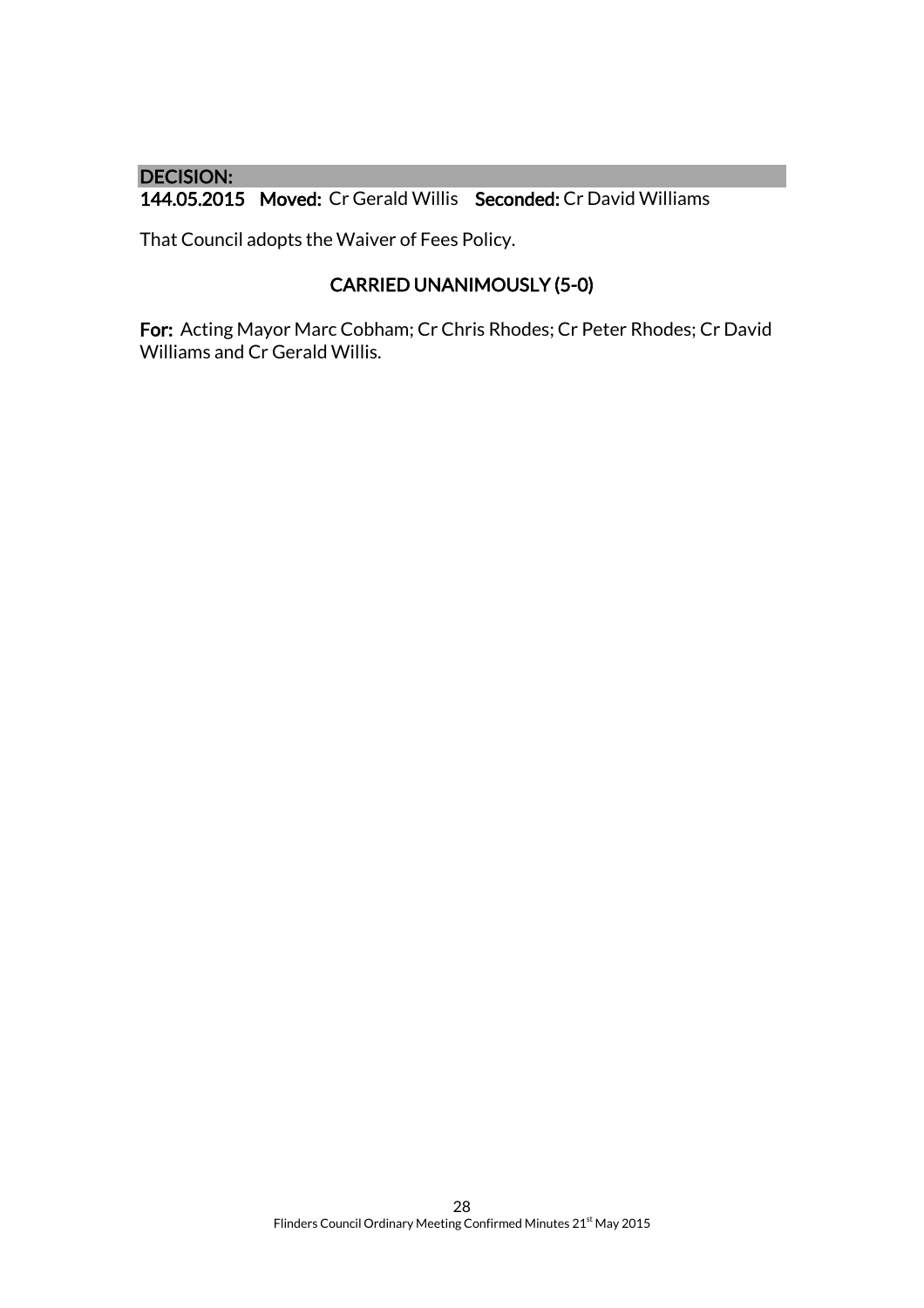## Item C2: Variation to the 2014/15 Budget Review

| <b>ACTION</b>            | Information                                  |
|--------------------------|----------------------------------------------|
| <b>PROPONENT</b>         | <b>Council Officer</b>                       |
| <b>OFFICER</b>           | Corporate Services Manager, Sophie Pitchford |
| <b>FILE REFERENCE</b>    | FIN/0701                                     |
| <b>ASSOCIATED PAPERS</b> | Annexure 4: Capital Works Program Budget     |

### INTRODUCTION:

Council has identified that the Public Toilets at Lady Barron need to be replaced as the amenities in existence are past their use by date and problematic.

Council has a budget allocation in the 2014-15 Capital Works Program Budget for Public Toilet upgrades; however the allocation does not include the Lady Barron upgrade.

### PREVIOUS COUNCIL CONSIDERATION: Nil

### OFFICER'S REPORT:

The Lady Barron toilet amenity block is an integral part of the functioning of the Port along with the use of other public facilities located in the hub of the township. The current toilets are extremely old and are no longer functional.

Council is currently purchasing three other units for Killiecrankie, Yellow Beach and the Whitemark Foreshore. By purchasing a fourth unit at the same time, Council will make a substantial saving of approximately 15 percent.

Council should be aware that the intention with these projects will be to group purchase and /or procure all of the waste water systems, the construction of the units the plumbing works and commissioning collectively to also drive further savings.

Soil testing, site selection and refinement of the scope of works for each site are now well advanced and once the units are purchased staff will move quickly towards submitting development applications for the projects with Whitemark and Killiecrankie being the first to be submitted for consideration.

## STATUTORY REQUIREMENT:

Local Government Act 1993 Environmental Management Pollutions Control Act 1993

### POLICY/STRATEGIC IMPLICATIONS:

1.2 Infrastructure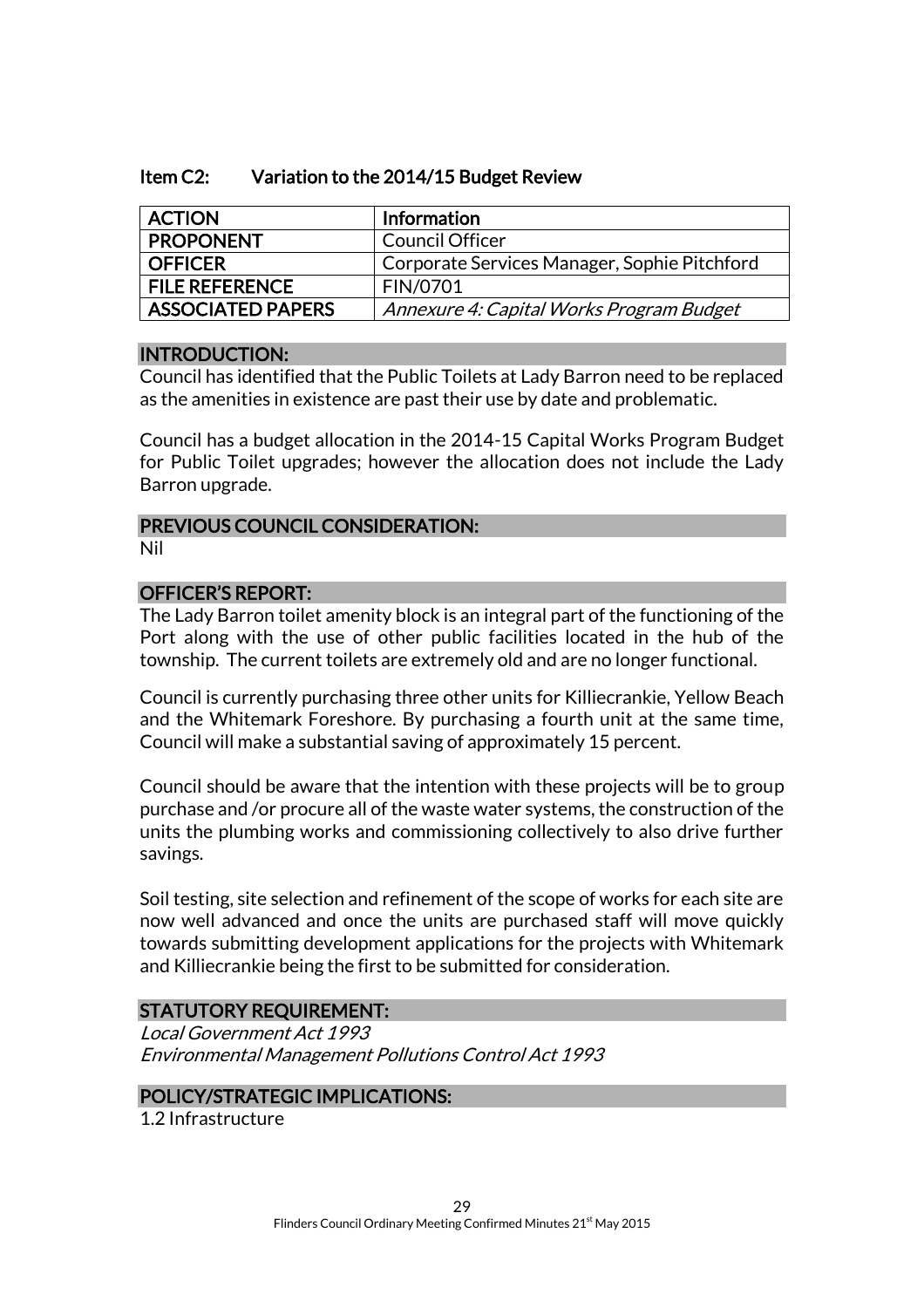## BUDGET AND FINANCIAL IMPLICATIONS:

To bulk purchase the units will deliver a discount on individual purchases.

## RISK/LIABILITY:

To not carry out the works may prevent an environmental and public nuisance.

## VOTING REQUIREMENTS:

Simple Majority

## OFFICER'S RECOMMENDATION:

The Council approves a budget variation request to the 2014/15 Capital Works Program Budget to allow for the reallocation of \$38,000 from the budget line items identified in the annexure, for the purchase of a fourth unit for the replacement of the Lady Barron Public Toilets.

### DECISION:

145.05.2015 Moved: Cr Gerald Willis Seconded: Cr Peter Rhodes That Council suspends standing orders under sect 22(9).

## CARRIED UNANIMOUSLY (5-0)

For: Acting Mayor Marc Cobham; Cr Chris Rhodes; Cr Peter Rhodes; Cr David Williams and Cr Gerald Willis.

Standing Orders were suspended at 1:37pm

146.05.2015 Moved: Cr David Williams Seconded: Cr Chris Rhodes That Council resumes standing orders.

## CARRIED UNANIMOUSLY (5-0)

For: Acting Mayor Marc Cobham; Cr Chris Rhodes; Cr Peter Rhodes; Cr David Williams and Cr Gerald Willis.

Standing Orders were resumed at 1:48pm

147.05.2015 Moved: Cr David Williams Seconded: Cr Chris Rhodes The Council approves a budget variation request to the 2014/15 Capital Works Program Budget to allow for the reallocation of \$38,000 from the budget line items identified in the annexure, for the purchase of a fourth unit for the replacement of the Lady Barron Public Toilets.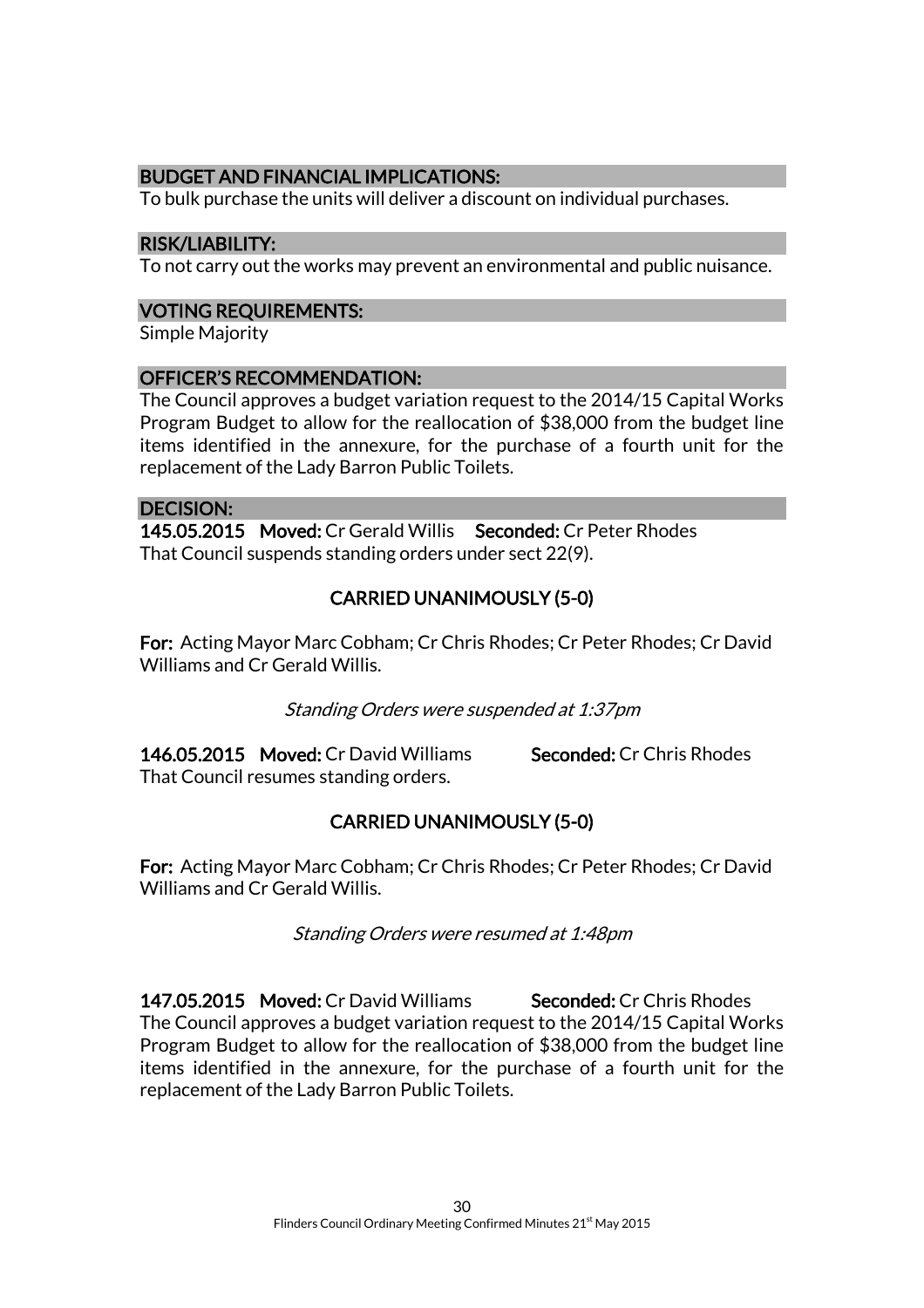## CARRIED UNANIMOUSLY (5-0)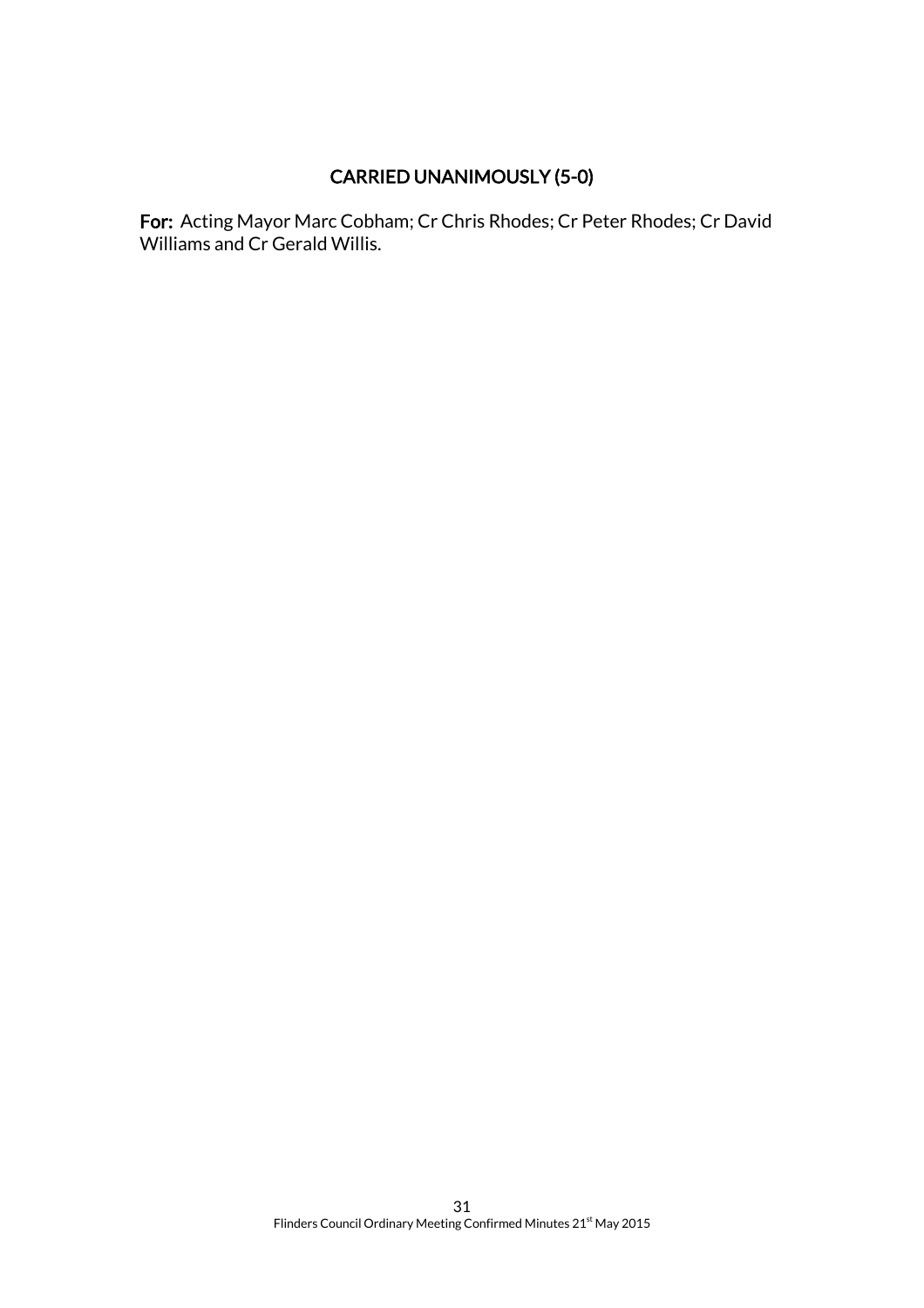## Item C3: Variation to the 2014/15 Budget Review

| <b>ACTION</b>            | Information                                    |
|--------------------------|------------------------------------------------|
| <b>PROPONENT</b>         | <b>Council Officer</b>                         |
| <b>OFFICER</b>           | Corporate Services Manager, Sophie Pitchford & |
|                          | Works and Services Manager, Brian Barnewall    |
| <b>FILE REFERENCE</b>    | FIN/0702                                       |
| <b>ASSOCIATED PAPERS</b> | Annexure 5: Capital Works Program Budget       |

## INTRODUCTION:

A reallocation of existing unspent funds from the Capital Works budget is required to complete the purchase of the Bitumen Sprayer Truck and two automated spreader boxes.

## PREVIOUS COUNCIL CONSIDERATION:

2014/2015 Budget Workshops 2014/2015 Budget Estimate 2014/2015 Annual Plan Closed Council 18<sup>th</sup> December 2014

## OFFICER'S REPORT:

Council has previously approved the purchase of a new or near new Bitumen Sprayer Truck and two automated spreader boxes. Investigations since then have not found any suitable near-new trucks for sale. There are only three engineering companies that assemble sprayer trucks in Australia that Council has been able to find. We have now obtained a firm quote from Matthew Brothers Engineering and the price is slightly higher than first expected however they are well respected and have high quality products. Therefore an additional allocation of \$30,000 will be needed to complete the purchase and allow for freight.

Council has a very large resealing program over the next three years with works including Department of State Growth and the Airport runway totaling over 230,000 square metres. It is projected that Council undertaking this work, as opposed to outside contractors will deliver sufficient saving within the program to pay back the capital purchase costs.

### STATUTORY REQUIREMENT:

Local Government Act 1993

### POLICY/STRATEGIC IMPLICATIONS:

2.0 Infrastructure - Efficient and reliable infrastructure that supports and protects production, services and lifestyle.

2.2 Optimise infrastructure to support existing settlements and enhance sustainable development opportunities and remove impediments to growth.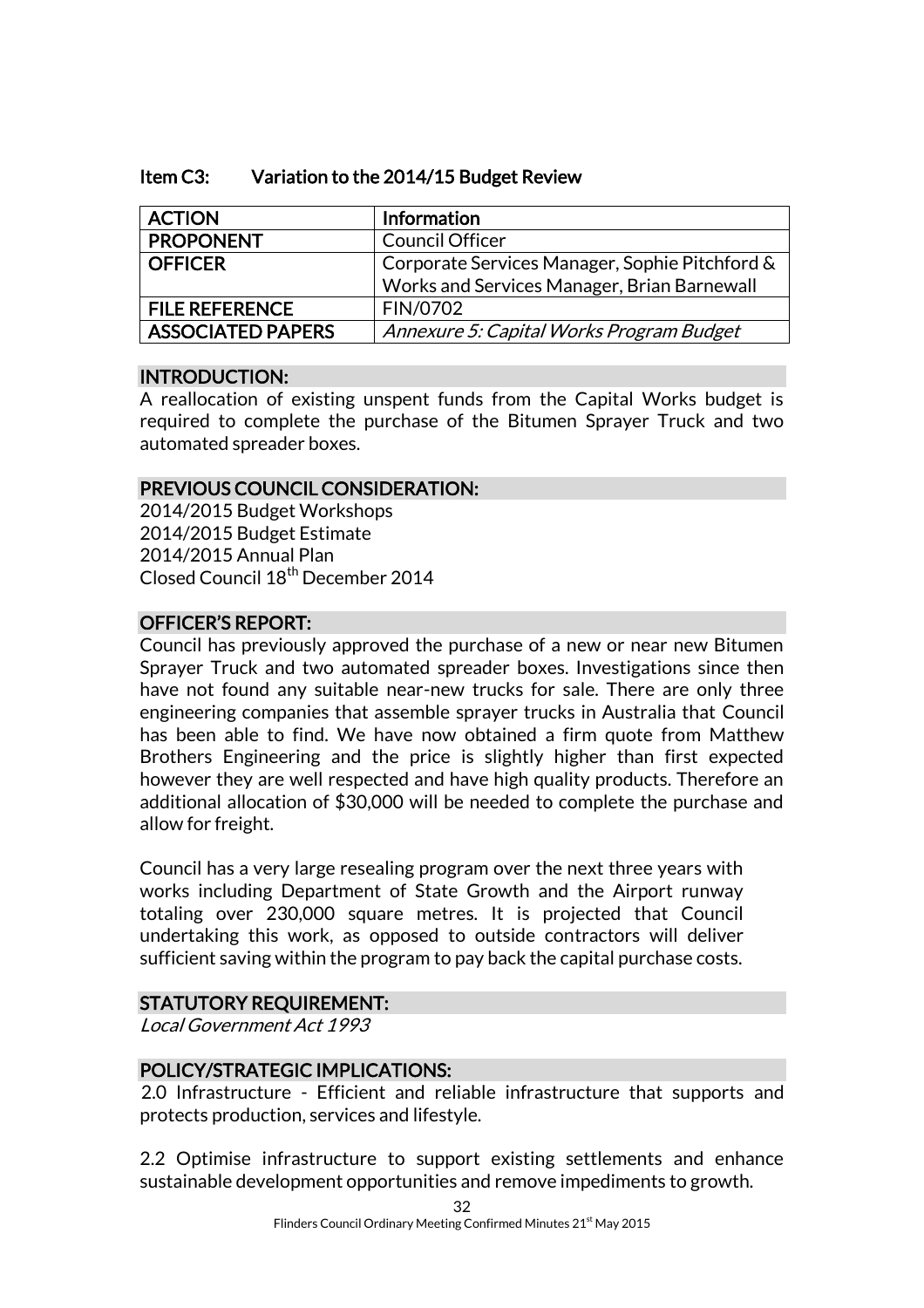2.2.1 Identify, research, design and implement key infrastructure projects and programs to meet the economic and environmental needs of Council and the community.

2.2.1.11 Reconstruct and seal the equivalent of 1 kilometre of Palana Road and reseal 11 kilometres of bitumen road.

2.4.2.1 Continue to review road resealing program and procedures to identify possible savings through new technologies and delivery systems.

## BUDGET AND FINANCIAL IMPLICATIONS:

An additional \$30,000 will need to be reallocated from within the Capital Works budget to purchase the new Bitumen Sprayer Truck and two new automated Aggregate Spreader boxes.

### RISK/LIABILITY:

Council's Roads to Recovery Funding and Resealing Program could potentially be impacted by further delays and high contractor prices.

## VOTING REQUIREMENTS:

Absolute Majority

## OFFICER'S RECOMMENDATION:

That Council reallocates \$30,000 from the Capital Budget as per Annexure 5 to finance the purchase of a new Bitumen Sprayer Truck and two new Automated Aggregate Spreader Boxes

### DECISION:

148.05.2015 Moved: Cr David Williams Seconded: Cr Peter Rhodes

That Council reallocates \$30,000 from the Capital Budget as per Annexure 5 to finance the purchase of a new Bitumen Sprayer Truck and two new Automated Aggregate Spreader Boxes

## CARRIED UNANIMOUSLY (5-0)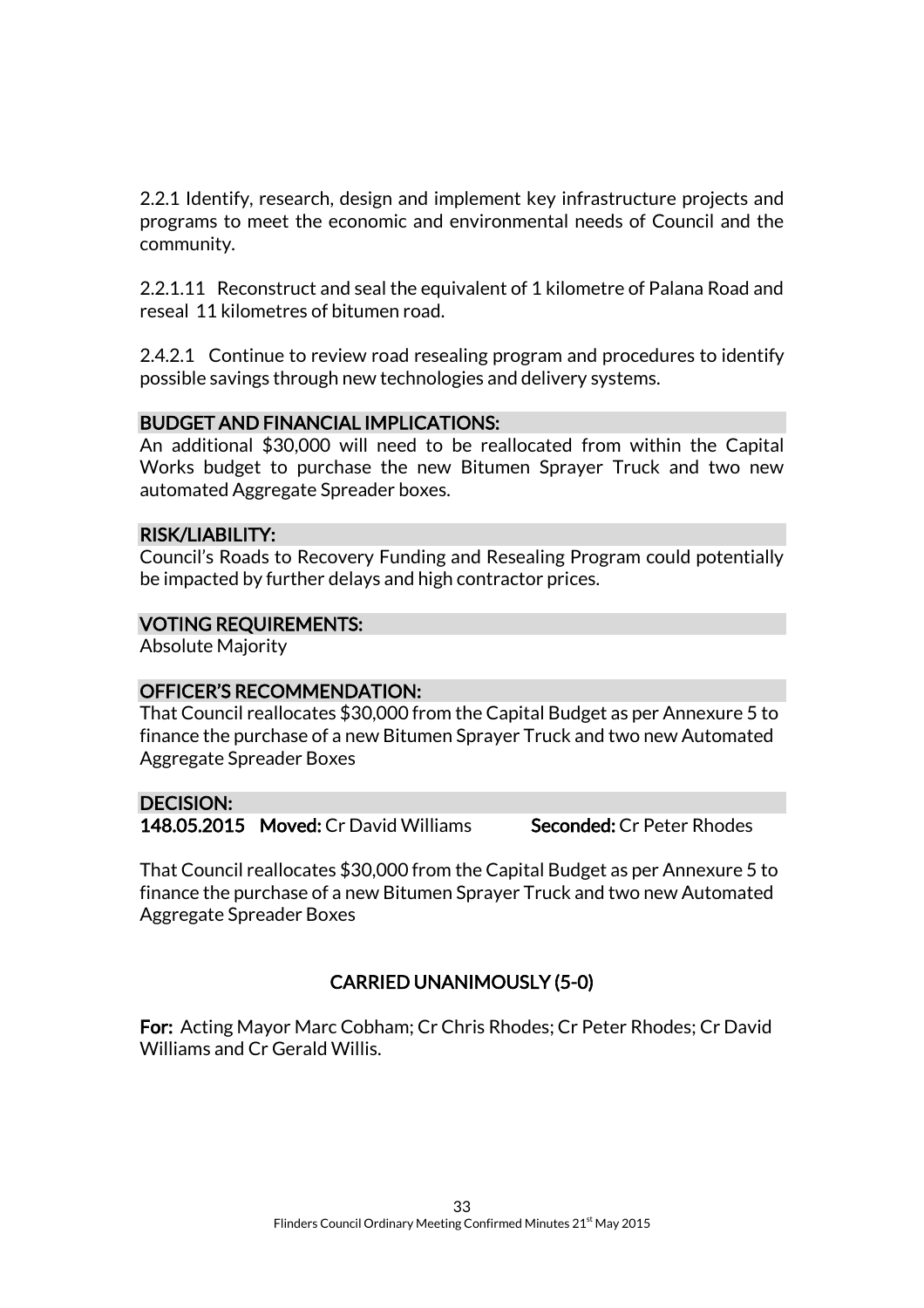## D. GOVERNANCE

#### Item D1: Personal Information Protection Policy

| <b>ACTION</b>            | <b>Decision</b>                        |
|--------------------------|----------------------------------------|
| <b>PROPONENT</b>         | <b>Council Officer</b>                 |
| <b>OFFICER</b>           | General Manager, Raoul Harper          |
| <b>FILE REFERENCE</b>    | ADM/0900                               |
| <b>ASSOCIATED PAPERS</b> | Annexure 6: DRAFT Personal Information |
|                          | <b>Protection Policy</b>               |

## INTRODUCTION:

Council's Policy Manual is an important document of Council as it provides direction to Staff, Management and Councillors. Many of the policies are required by, or relate to, legislation and in most instances help manage Council's exposure to risk.

#### PREVIOUS COUNCIL CONSIDERATION:

19<sup>th</sup> February 2015 Council Meeting 12<sup>th</sup> March 2015 Councillor Workshop 26<sup>th</sup> March 2015 83.03.2015

### OFFICER'S REPORT:

Flinders Council collects and uses personal information about individuals to enable it to carry out its functions under the Local Government Act 1993 and other legislation and regulations. As a personal information custodian, Flinders Council is required under the Personal Information Protection Act 2004 to document Council's policy on management of personal information and to make that document available to any person who requests it. This policy has been developed in response to that legislative requirement.

Council resolved to adopt the Personal Information Protection Policy and allowed it to lay on the table for 28 days for public comment. No submissions were received during the public consultation period.

#### STATUTORY REQUIREMENT:

Local Government Act 1993 Personal Information Protection Act 2004

## POLICY/STRATEGIC IMPLICATIONS:

5.0 Corporate, Governance and Intergovernmental Relations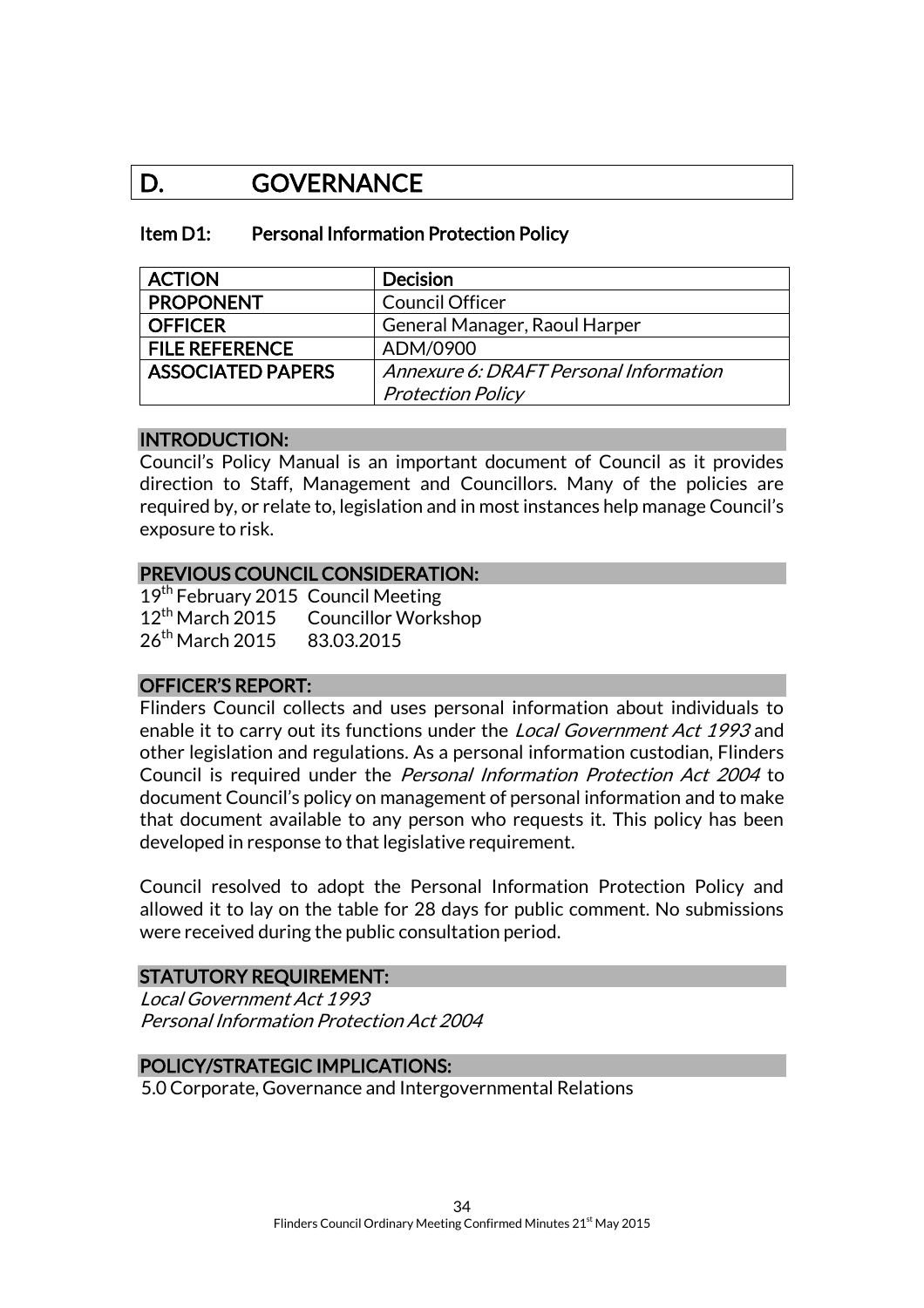## RISK/LIABILITY:

By adopting this policy and ensuring that Management, Staff and Councillors are aware of and follow this policy will help to reduce Council's exposure to risk in this area.

### VOTING REQUIREMENTS:

Simple Majority

#### OFFICER'S RECOMMENDATION:

That Council adopts the Personal Information Protection Policy.

#### DECISION:

149.05.2015 Moved: Cr Peter Rhodes Seconded: Cr David Williams

That Council adopts the Personal Information Protection Policy.

## CARRIED UNANIMOUSLY (5-0)